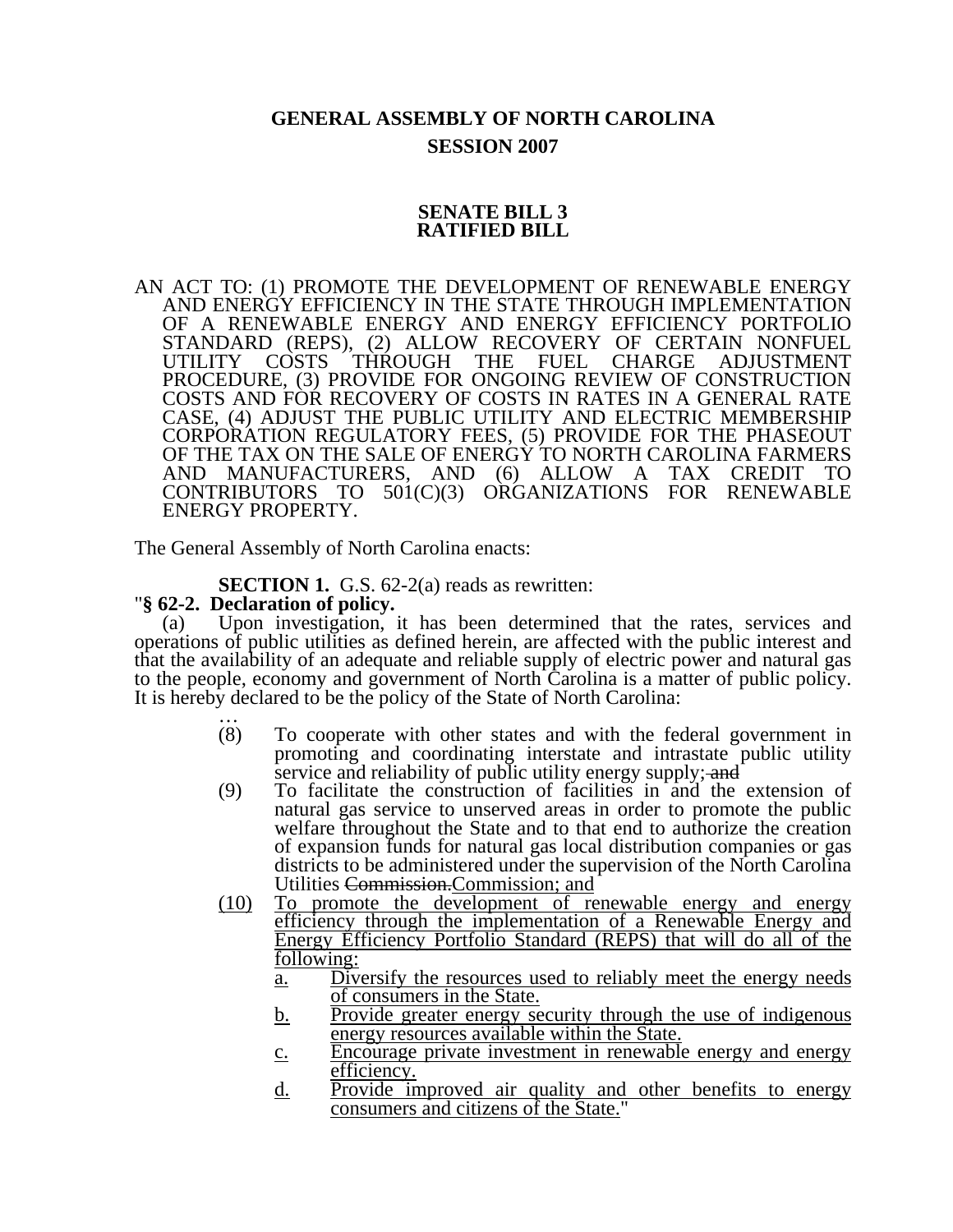**SECTION 2.(a)** Article 7 of Chapter 62 of the General Statutes is amended by adding a new section to read:

#### "**§ 62-133.7. Renewable Energy and Energy Efficiency Portfolio Standard (REPS).** (a) Definitions. – As used in this section:

- (1) 'Combined heat and power system' means a system that uses waste heat to produce electricity or useful, measurable thermal or mechanical energy at a retail electric customer's facility.
	- (2) 'Demand-side management' means activities, programs, or initiatives undertaken by an electric power supplier or its customers to shift the timing of electricity use from peak to nonpeak demand periods. 'Demand-side management' includes, but is not limited to, load management, electric system equipment and operating controls, direct load control, and interruptible load.
	- (3) 'Electric power supplier' means a public utility, an electric membership corporation, or a municipality that sells electric power to retail electric power customers in the State.
	- (4) 'Energy efficiency measure' means an equipment, physical, or program change implemented after 1 January 2007 that results in less energy used to perform the same function. 'Energy efficiency measure' includes, but is not limited to, energy produced from a combined heat and power system that uses nonrenewable energy resources. 'Energy efficiency measure' does not include demand-side management.
	- (5) 'New renewable energy facility' means a renewable energy facility that either:
		- a. Was placed into service on or after 1 January 2007.<br>b. Delivers or has delivered electric power to an electric
		- b. Delivers or has delivered electric power to an electric power supplier pursuant to a contract with NC GreenPower Corporation that was entered into prior to 1 January 2007.
		- c. Is a hydroelectric power facility with a generation capacity of 10 megawatts or less that delivers electric power to an electric power supplier.
	- (6) 'Renewable energy certificate' means a tradable instrument that is equal to one megawatt hour of electricity or equivalent energy supplied by a renewable energy facility, new renewable energy facility, or reduced by implementation of an energy efficiency measure that is used to track and verify compliance with the requirements of this section as determined by the Commission. A 'renewable energy certificate' does not include the related emission reductions, including, but not limited to, reductions of sulfur dioxide, oxides of nitrogen, mercury, or carbon dioxide.
	- (7) 'Renewable energy facility' means a facility, other than a hydroelectric power facility with a generation capacity of more than 10 megawatts, that either:
		- a. Generates electric power by the use of a renewable energy resource.
		- b. Generates useful, measurable combined heat and power derived from a renewable energy resource.

Is a solar thermal energy facility.

(8) 'Renewable energy resource' means a solar electric, solar thermal, wind, hydropower, geothermal, or ocean current or wave energy resource; a biomass resource, including agricultural waste, animal waste, wood waste, spent pulping liquors, combustible residues, combustible liquids, combustible gases, energy crops, or landfill methane; waste heat derived from a renewable energy resource and used to produce electricity or useful, measurable thermal energy at a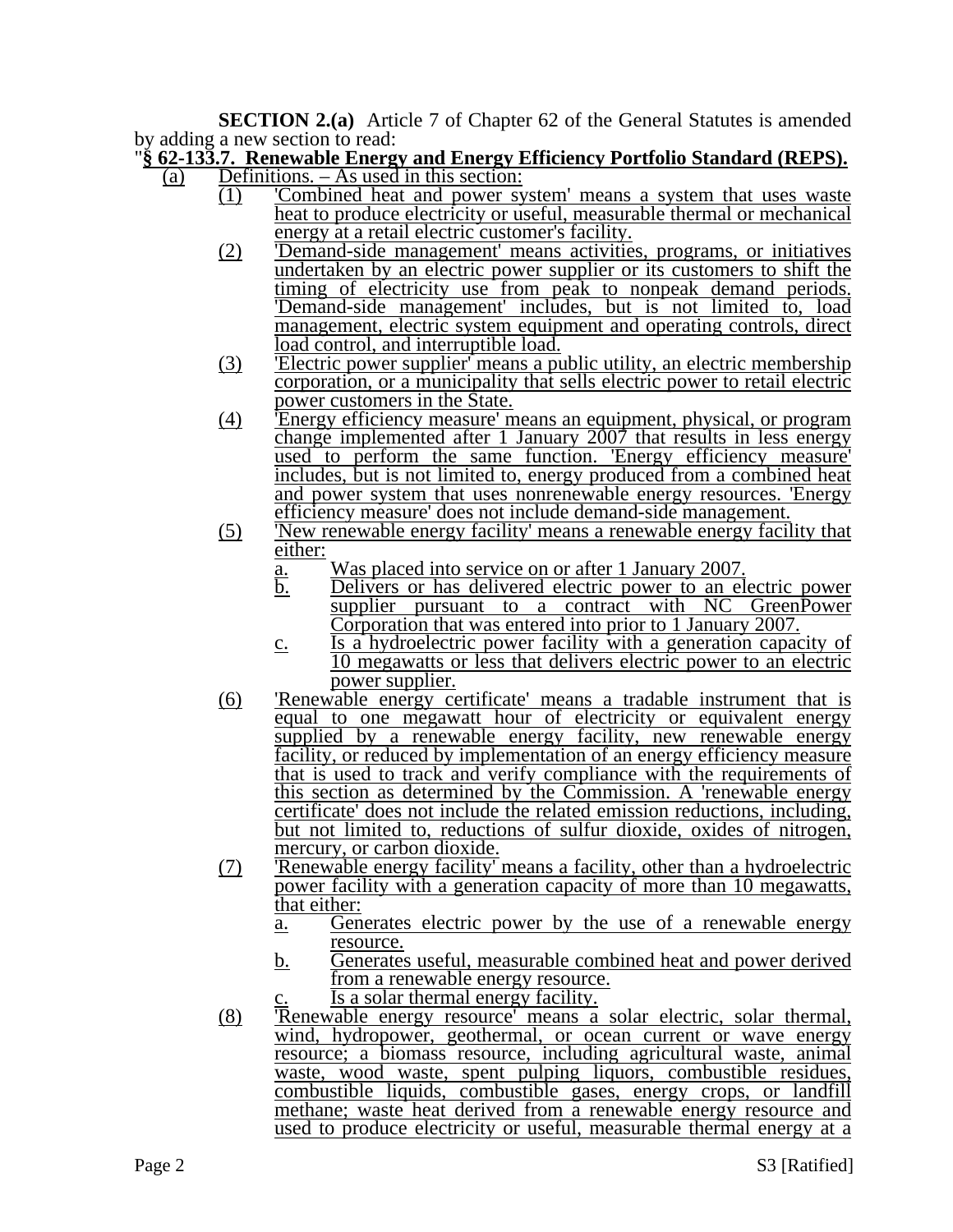retail electric customer's facility; or hydrogen derived from a renewable energy resource. 'Renewable energy resource' does not include peat, a fossil fuel, or nuclear energy resource.

(b) Renewable Energy and Energy Efficiency Standards (REPS) for Electric Public Utilities. –

 $\overline{(1)}$  Each electric public utility in the State shall be subject to a Renewable Energy and Energy Efficiency Portfolio Standard (REPS) according to the following schedule:

| <b>REPS</b> Requirement                   |
|-------------------------------------------|
| 3% of 2011 North Carolina retail sales    |
| 6% of 2014 North Carolina retail sales    |
| 10% of 2017 North Carolina retail sales   |
| 12.5% of 2020 North Carolina retail sales |
|                                           |

- (2) An electric public utility may meet the requirements of this section by any one or more of the following:
	- <u>a.</u> Generate electric power at a new renewable energy facility.<br>b. Use a renewable energy resource to generate electric power
	- Use a renewable energy resource to generate electric power at a generating facility other than the generation of electric power from waste heat derived from the combustion of fossil fuel.
	- c. Reduce energy consumption through the implementation of an energy efficiency measure; provided, however, an electric public utility subject to the provisions of this subsection may meet up to twenty-five percent (25%) of the requirements of this section through savings due to implementation of energy efficiency measures. Beginning in calendar year 2021 and each year thereafter, an electric public utility may meet up to forty percent (40%) of the requirements of this section through savings due to implementation of energy efficiency measures.
	- d. Purchase electric power from a new renewable energy facility. Electric power purchased from a new renewable energy facility located outside the geographic boundaries of the State shall meet the requirements of this section if the electric power is delivered to a public utility that provides electric power to retail electric customers in the State; provided, however, the electric public utility shall not sell the renewable energy certificates created pursuant to this paragraph to another electric public utility.
	- e. Purchase renewable energy certificates derived from in-State or out-of-state new renewable energy facilities. Certificates derived from out-of-state new renewable energy facilities shall not be used to meet more than twenty-five percent (25%) of the requirements of this section, provided that this limitation shall not apply to an electric public utility with less than 150,000 North Carolina retail jurisdictional customers as of 31 December 2006.
	- f. Use electric power that is supplied by a new renewable energy facility or saved due to the implementation of an energy efficiency measure that exceeds the requirements of this section for any calendar year as a credit towards the requirements of this section in the following calendar year or sell the associated renewable energy certificates.

(c) Renewable Energy and Energy Efficiency Standards (REPS) for Electric Membership Corporations and Municipalities. –

(1) Each electric membership corporation or municipality that sells electric power to retail electric power customers in the State shall be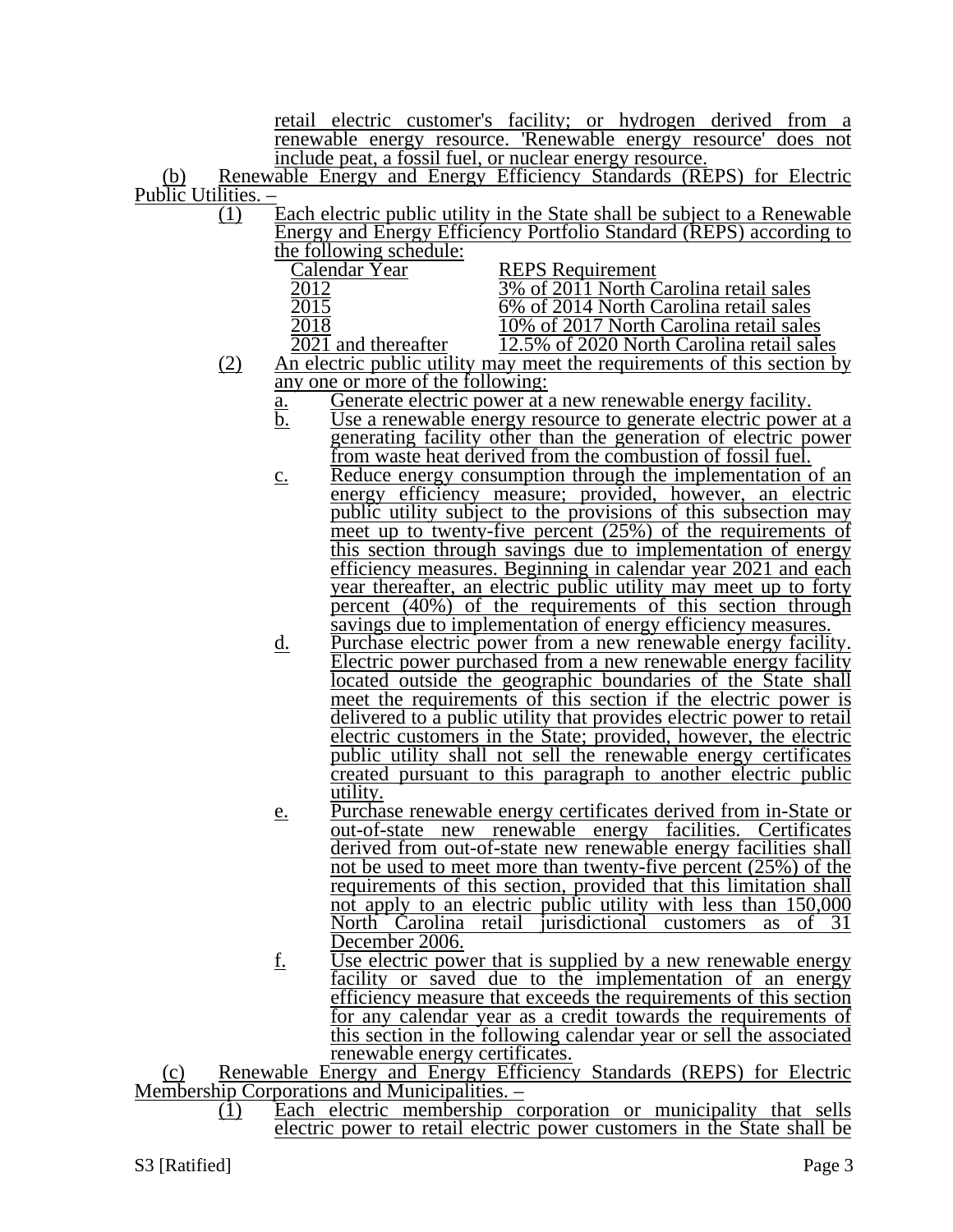subject to a Renewable Energy and Energy Efficiency Portfolio Standard (REPS) according to the following schedule:

| Calendar Year       | <b>REPS</b> Requirement                                         |
|---------------------|-----------------------------------------------------------------|
|                     | 3% of 2011 North Carolina retail sales                          |
|                     | 6% of 2014 North Carolina retail sales                          |
| 2018 and thereafter | 10% of 2017 North Carolina retail sales                         |
|                     | An electric membership corporation or municipality may meet the |

- requirements of this section by any one or more of the following:
	- a. Generate electric power at a new renewable energy facility.<br>b. Reduce energy consumption through the implementation Reduce energy consumption through the implementation of demand-side management or energy efficiency measures.
	- c. Purchase electric power from a renewable energy facility or a hydroelectric power facility, provided that no more than thirty percent  $(30\%)$  of the requirements of this section may be met with hydroelectric power, including allocations made by the Southeastern Power Administration.
	- d. Purchase renewable energy certificates derived from in-State or out-of-state renewable energy facilities. An electric power supplier subject to the requirements of this subsection may use certificates derived from out-of-state renewable energy facilities to meet no more than twenty-five percent  $(25\%)$  of the requirements of this section.
	- e. Acquire all or part of its electric power through a wholesale purchase power agreement with a wholesale supplier of electric power whose portfolio of supply and demand options meets the requirements of this section.
	- f. Use electric power that is supplied by a new renewable energy facility or saved due to the implementation of demand-side management or energy efficiency measures that exceeds the requirements of this section for any calendar year as a credit towards the requirements of this section in the following calendar year or sell the associated renewable energy certificates.

(d) Compliance With REPS Requirement Through Use of Solar Energy Resources. – For calendar year 2018 and for each calendar year thereafter, at least two-tenths of one percent  $(0.2\%)$  of the total electric power in kilowatt hours sold to retail electric customers in the State, or an equivalent amount of energy, shall be supplied by a combination of new solar electric facilities and new metered solar thermal energy facilities that use one or more of the following applications: solar hot water, solar absorption cooling, solar dehumidification, solar thermally driven refrigeration, and solar industrial process heat. The terms of any contract entered into between an electric power supplier and a new solar electric facility or new metered solar thermal energy facility shall be of sufficient length to stimulate development of solar energy; provided, the Commission shall develop a procedure to determine if an electric power supplier is in compliance with the provisions of this subsection if a new solar electric facility or a new metered solar thermal energy facility fails to meet the terms of its contract with the electric power supplier. As used in this subsection, 'new' means a facility that was first placed into service on or after 1 January 2007. The electric power suppliers shall comply with the requirements of this subsection according to the following schedule:

| Calendar Year | <b>Requirement for Solar Energy Resources</b> |
|---------------|-----------------------------------------------|
|               | റാം⁄                                          |
|               |                                               |
|               |                                               |
|               |                                               |
|               |                                               |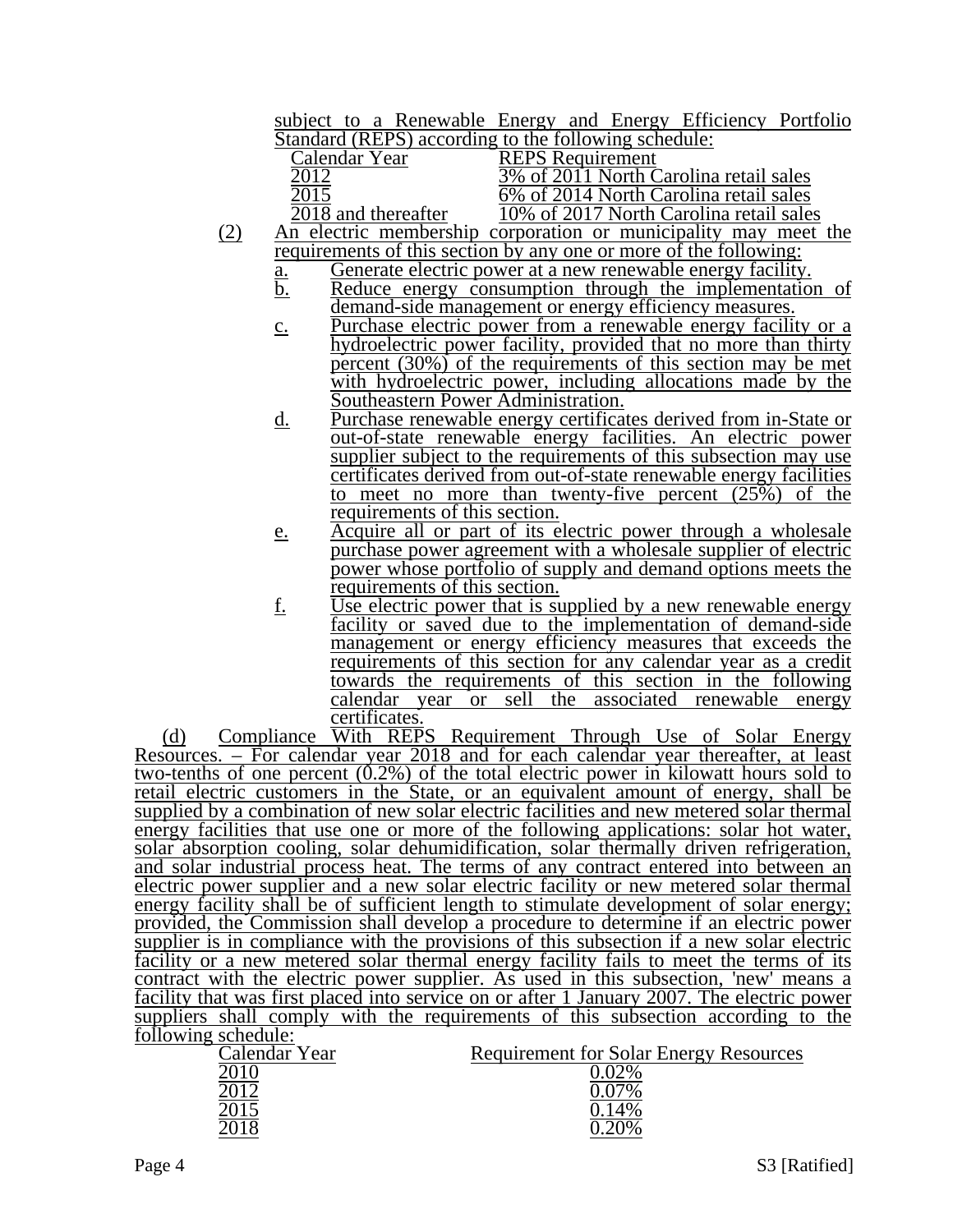(e) Compliance With REPS Requirement Through Use of Swine Waste Resources. – For calendar year 2018 and for each calendar year thereafter, at least two-tenths of one percent  $(0.2\%)$  of the total electric power in kilowatt hours sold to retail electric customers in the State shall be supplied, or contracted for supply in each year, by swine waste. The electric power suppliers, in the aggregate, shall comply with the requirements of this subsection according to the following schedule:

|        | Calendar Year |               |             |  | <b>Requirement for Swine Waste Resources</b> |  |  |  |
|--------|---------------|---------------|-------------|--|----------------------------------------------|--|--|--|
|        |               |               |             |  |                                              |  |  |  |
|        |               |               |             |  |                                              |  |  |  |
|        |               |               |             |  |                                              |  |  |  |
| $\sim$ |               | <b>TTT'.1</b> | <b>DEDC</b> |  | $\blacksquare$                               |  |  |  |

(f) Compliance With REPS Requirement Through Use of Poultry Waste Resources. – For calendar year 2014 and for each calendar year thereafter, at least 900,000 megawatt hours of the total electric power sold to retail electric customers in the State shall be supplied, or contracted for supply in each year, by poultry waste combined with wood shavings, straw, rice hulls, or other bedding material. The electric power suppliers, in the aggregate, shall comply with the requirements of this subsection according to the following schedule:<br>Calendar Year

Calendar Year Requirement for Poultry Waste Resources<br>2012 170.000 megawatt hours

| 2012  | 170,000 megawatt hours   |
|-------|--------------------------|
| 2013  | 700,000 megawatt hours   |
| . 011 | $000.000$ moggyptt hours |

2014 2014 2015 900,000 megawatt hours (g) Control of Emissions. – As used in this subsection, Best Available Control Technology (BACT) means an emissions limitation based on the maximum degree a reduction in the emission of air pollutants that is achievable for a facility, taking into account energy, environmental, and economic impacts and other costs. A biomass combustion process at any new renewable energy facility that delivers electric power to an electric power supplier shall meet BACT. The Environmental Management Commission shall determine on a case-by-case basis the BACT for a facility that would not otherwise be required to comply with BACT pursuant to the Prevention of Significant Deterioration (PSD) emissions program. The Environmental Management Commission may adopt rules to implement this subsection. In adopting rules, the Environmental Management Commission shall take into account cumulative and secondary impacts associated with the concentration of biomass facilities in close proximity to one another. In adopting rules the Environmental Management Commission shall provide for the manner in which a facility that would not otherwise be required to comply with BACT pursuant to the PSD emissions programs shall meet the BACT requirement.

(h) Cost Recovery and Customer Charges. –

- $\overline{(1)}$  For the purposes of this subsection, the term 'incremental costs' means all reasonable and prudent costs incurred by an electric power supplier to:
	- a. Comply with the requirements of subsections (b), (c), (d), (e), and (f) of this section that are in excess of the electric power supplier's avoided costs other than those costs recovered pursuant to G.S. 62-133.8.
	- b. Fund research that encourages the development of renewable energy, energy efficiency, or improved air quality, provided those costs do not exceed one million dollars (\$1,000,000) per year.
	- c. Comply with any federal mandate that is similar to the requirements of subsections  $(b)$ ,  $(c)$ ,  $(d)$ ,  $(e)$ , and  $(f)$  of this section that exceed the costs that the electric power supplier would have incurred under those subsections in the absence of the federal mandate.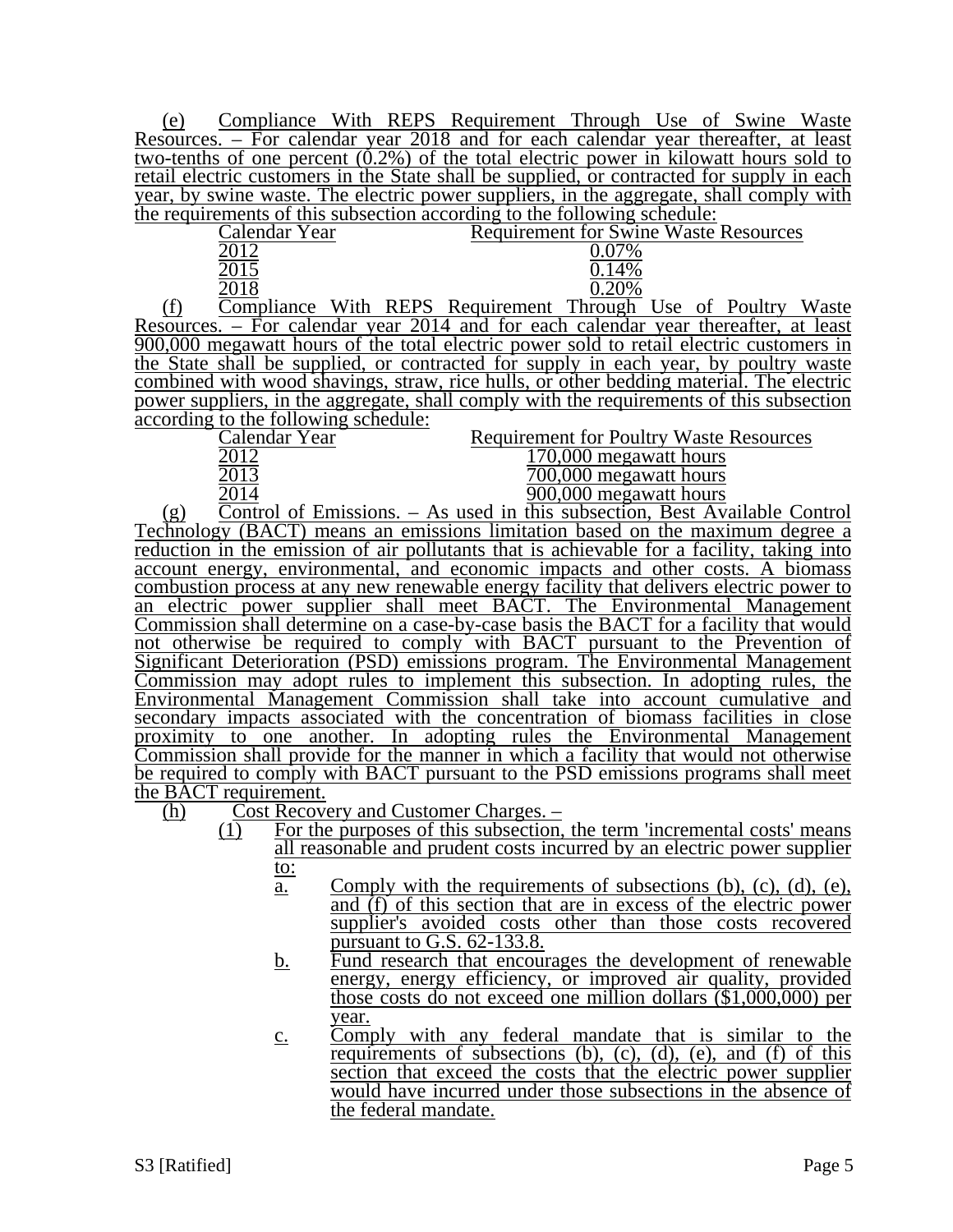- (2) All reasonable and prudent costs incurred by an electric power supplier to comply with any federal mandate that is similar to the requirements of subsections (b), (c), (d), (e), and (f) of this section, including, but not limited to, the avoided costs associated with a federal mandate that exceeds the avoided costs that the electric power supplier would have incurred pursuant to subsections (b), (c), (d), (e), and  $\hat{f}$  of this section in the absence of the federal mandate, shall be recovered by the electric power supplier in an annual rider charge assessed in accordance with the schedule set out in subdivision (4) of this subsection increased by the Commission on a pro rata basis to allow for full and complete recovery of all reasonable and prudent costs incurred to comply with the federal mandate.
- (3) Except as provided in subdivision (2) of this subsection, the total annual incremental cost to be incurred by an electric power supplier and recovered from the electric power supplier's retail customers shall not exceed an amount equal to the per-account annual charges set out in subdivision (4) of this subsection applied to the electric power supplier's total number of customer accounts determined as of 31 December of the previous calendar year. An electric power supplier shall be conclusively deemed to be in compliance with the requirements of subsections (b), (c), (d), (e), and (f) of this section if the electric power supplier's total annual incremental costs incurred equals an amount equal to the per-account annual charges set out in subdivision (4) of this subsection applied to the electric power supplier's total number of customer accounts determined as of 31 December of the previous calendar year. The total annual incremental cost recoverable by an electric power supplier from an individual customer shall not exceed the per-account charges set out in subdivision (4) of this subsection except as these charges may be adjusted in subdivision (2) of this subsection.
- (4) An electric power supplier shall be allowed to recover the incremental costs incurred to comply with the requirements of subsections (b), (c), (d), (e), and (f) of this section and fund research as provided in subdivision (1) of this subsection through an annual rider not to exceed the following per-account annual charges:

| <b>Customer Class</b>   | 2008-2011                                              | 2012-2014  | 2015 and thereafter                                                       |
|-------------------------|--------------------------------------------------------|------------|---------------------------------------------------------------------------|
| Residential per account | \$10.00                                                | \$12.00    | \$34.00                                                                   |
| Commercial per account  | \$50.00                                                | \$150.00   | \$150.00                                                                  |
| Industrial per account  | \$500.00                                               | \$1,000.00 | \$1,000.00                                                                |
| (5)                     |                                                        |            | The Commission shall adopt rules to establish a procedure for the         |
|                         |                                                        |            | annual assessment of the per-account charges set out in this subsection   |
|                         |                                                        |            | to an electric public utility's customers to allow for timely recovery of |
|                         |                                                        |            | all reasonable and prudent costs of compliance with the requirements      |
|                         |                                                        |            | of subsections (b), (c), (d), (e), and (f) of this section and to fund    |
|                         | research as provided in subdivision (1)                |            | of this subsection. The                                                   |
|                         |                                                        |            | Commission shall ensure that the costs to be recovered from individual    |
|                         |                                                        |            | customers on a per-account basis pursuant to subdivisions (2) and (3)     |
|                         |                                                        |            | of this subsection are in the same proportion as the per-account annual   |
|                         | charges for each customer class set out in subdivision |            | of this                                                                   |
|                         | subsection.                                            |            |                                                                           |
| $\lambda$ .             | $c_{\rm D}$ 1                                          |            |                                                                           |

(i) Adoption of Rules. – The Commission shall adopt rules to implement the provisions of this section. In developing rules, the Commission shall: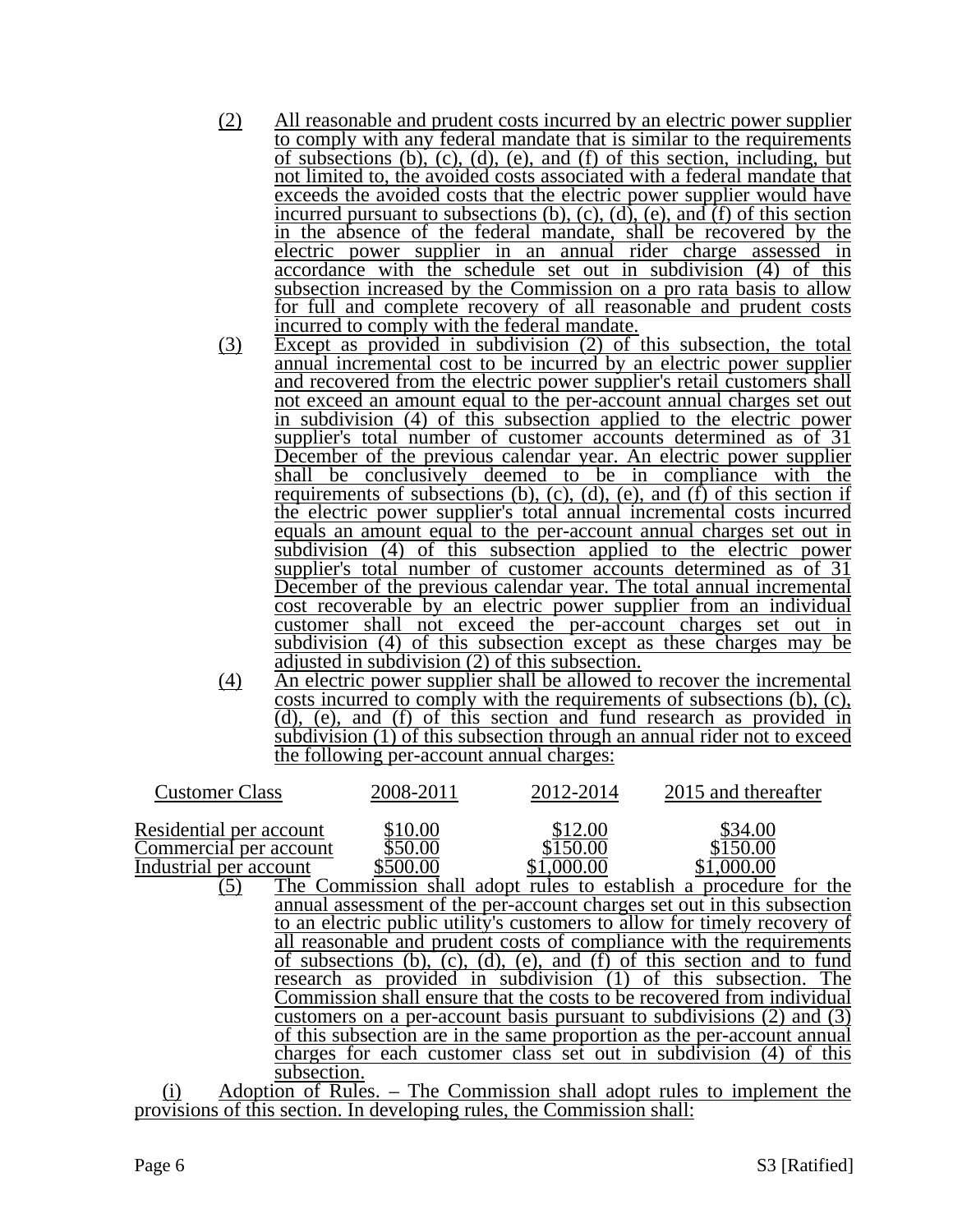- (1) Provide for the monitoring of compliance with and enforcement of the requirements of this section.
- (2) Include a procedure to modify or delay the provisions of subsections (b), (c), (d), (e), and (f) of this section in whole or in part if the Commission determines that it is in the public interest to do so. The procedure adopted pursuant to this subdivision shall include a requirement that the electric power supplier demonstrate that it made a reasonable effort to meet the requirements set out in this section.
- (3) Ensure that energy credited toward compliance with the provisions of this section not be credited toward any other purpose, including another renewable energy portfolio standard or voluntary renewable energy purchase program in this State or any other state.
- (4) Establish standards for interconnection of renewable energy facilities and other nonutility-owned generation with a generation capacity of 10 megawatts or less to an electric public utility's distribution system; provided, however, that the Commission shall adopt, if appropriate, federal interconnection standards.
- (5) Ensure that the owner and operator of each renewable energy facility that delivers electric power to an electric power supplier is in substantial compliance with all federal and state laws, regulations, and rules for the protection of the environment and conservation of natural resources.
- (6) Consider whether it is in the public interest to adopt rules for electric public utilities for net metering of renewable energy facilities with a generation capacity of one megawatt or less.
- (7) Develop procedures to track and account for renewable energy certificates, including ownership of renewable energy certificates that are derived from a customer owned renewable energy facility as a result of any action by a customer of an electric power supplier that is independent of a program sponsored by the electric power supplier.

(j) Report. – No later than 1 October of each year, the Commission shall submit a report on the activities taken by the Commission to implement, and by electric power suppliers to comply with, the requirements of this section to the Governor, the Environmental Review Commission, and the Joint Legislative Utility Review Committee. The report shall include any public comments received regarding direct, secondary, and cumulative environmental impacts of the implementation of the requirements of this section. In developing the report, the Commission shall consult with the Department of Environment and Natural Resources."

**SECTION 2.(b)** The Commission shall submit the first report required by G.S. 62-133.7(j), as enacted by subsection (a) of this section, no later than 1 October 2008.

**SECTION 2.(c)** G.S. 143B-282(a) reads as rewritten:

"(a) There is hereby created the Environmental Management Commission of the Department of Environment and Natural Resources with the power and duty to promulgate rules to be followed in the protection, preservation, and enhancement of the water and air resources of the State.<br>
...<br>
(6) The Commission 1

The Commission may establish a procedure for evaluating renewable energy technologies that are, or are proposed to be, employed as part of a renewable energy facility, as defined in G.S. 62-133.7; establish standards to ensure that renewable energy technologies do not harm the environment, natural resources, cultural resources, or public health, safety, or welfare of the State; and, to the extent that there is not an environmental regulatory program, establish an environmental regulatory program to implement these protective standards."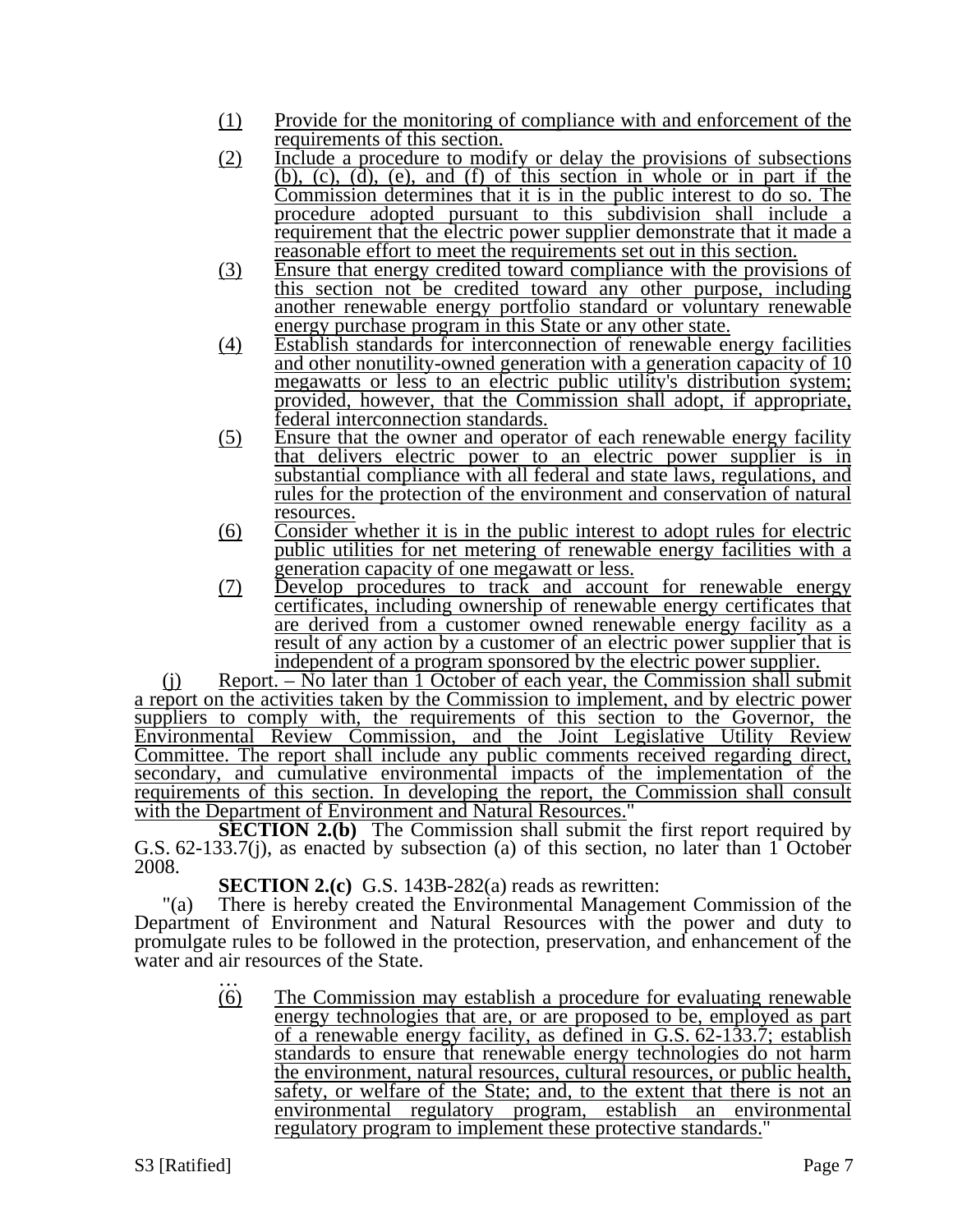**SECTION 3.** If the federal government imposes requirements similar to those set out in G.S. 62-133.7 on electric power suppliers in the State, the Utilities Commission shall determine the applicability of federal and State requirements so as to apply the more stringent requirements except to the extent that State requirements may be specifically preempted by federal law. The Commission shall adopt rules to establish a procedure as an alternative to the procedure set out in G.S. 62-133 to annually adjust the rates of electric public utilities to allow timely recovery of all reasonable costs of compliance with the federal and State requirements pursuant to G.S. 62-133.7(h), as enacted by Section 2 of this act. In adopting rules to establish the procedure, the Commission shall incorporate the provisions of this act in accordance with this section and the public interest.

**SECTION 4.(a)** Article 7 of Chapter 62 of the General Statutes is amended by adding a new section to read:

#### "**§ 62-133.8. Cost recovery for demand-side management and energy efficiency measures.**

(a) The definitions set out in G.S. 62-133.7 apply to this section. As used in this section, 'new,' used in connection with demand-side management or energy efficiency measure, means a demand-side management or energy efficiency measure that is adopted and implemented on or after 1 January 2007, including subsequent changes and modifications.

(b) Each electric power supplier shall implement demand-side management and energy efficiency measures and use supply-side resources to establish the least cost mix of demand reduction and generation measures that meet the electricity needs of its customers. An electric membership corporation or municipality that qualifies as an electric power supplier may satisfy the requirements of this section through its purchases from a wholesale supplier of electric power that uses supply-side resources and demand-side management to meet all or a portion of the supply needs of its members and their retail customers, and that, by aggregating and promoting demand-side management and energy efficiency measures for its members, meets the requirements of this section.

(c) Each electric power supplier to which G.S. 62-110.1 applies shall include an assessment of demand-side management and energy efficiency in its resource plans submitted to the Commission and shall submit cost-effective demand-side management and energy efficiency options that require incentives to the Commission for approval.

(d) The Commission shall, upon petition of an electric public utility, approve an annual rider to the electric public utility's rates to recover all reasonable and prudent costs incurred for adoption and implementation of new demand-side management and new energy efficiency measures. Recoverable costs include, but are not limited to, all capital costs, including cost of capital and depreciation expenses, administrative costs, implementation costs, incentive payments to program participants, and operating costs. In determining the amount of any rider, the Commission:

- (1) Shall allow electric public utilities to capitalize all or a portion of those costs to the extent that those costs are intended to produce future benefits.
- (2) May approve other incentives to electric public utilities for adopting and implementing new demand-side management and energy efficiency measures. Allowable incentives may include:
	- a. Appropriate rewards based on the sharing of savings achieved by the demand-side management and energy efficiency measures.
	- b. Appropriate rewards based on capitalization of a percentage of avoided costs achieved by demand-side management and energy efficiency measures.
	- c. Any other incentives that the Commission determines to be appropriate.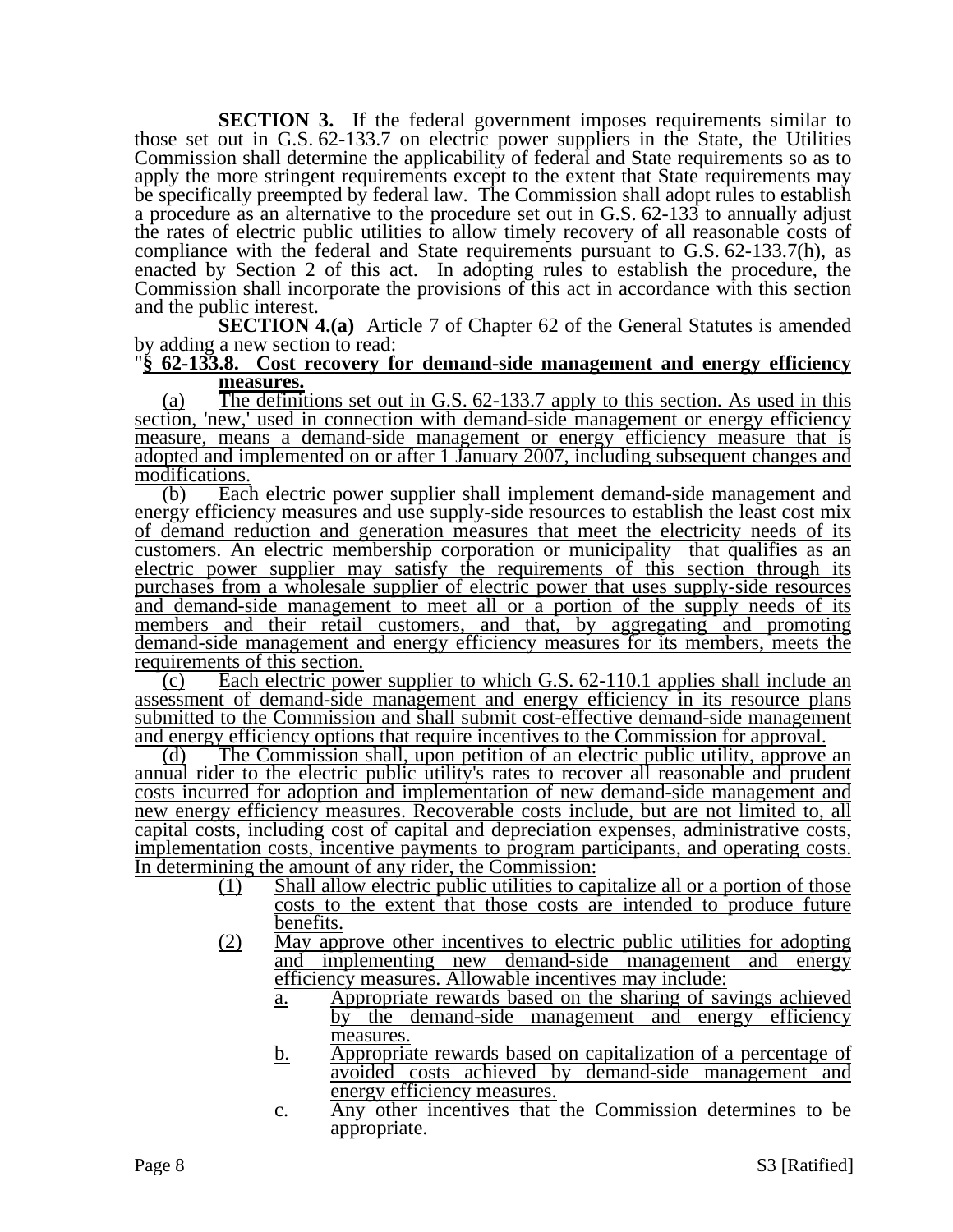(e) The Commission shall determine the appropriate assignment of costs of new demand-side management and energy efficiency measures for electric public utilities and shall assign the costs of the programs only to the class or classes of customers that directly benefit from the programs.

(f) None of the costs of new demand-side management or energy efficiency measures of an electric power supplier shall be assigned to any industrial customer that notifies the industrial customer's electric power supplier that, at the industrial customer's own expense, the industrial customer has implemented at any time in the past or, in accordance with stated, quantified goals for demand-side management and energy efficiency, will implement alternative demand-side management and energy efficiency measures and that the industrial customer elects not to participate in demand-side management or energy efficiency measures under this section. The electric power supplier that provides electric service to the industrial customer, an industrial customer that receives electric service from the electric power supplier, the Public Staff, or the Commission on its own motion, may initiate a complaint proceeding before the Commission to challenge the validity of the notification of nonparticipation. The procedures set forth in G.S. 62-73, 62-74, and 62-75 shall govern any such complaint. The provisions of this subsection shall also apply to commercial customers with significant annual usage at a threshold level to be established by the Commission.

(g) An electric public utility shall not charge an industrial or commercial customer for the costs of installing demand-side management equipment on the customer's premises if the customer provides, at the customer's expense, equivalent demand-side management equipment.

(h) The Commission shall adopt rules to implement this section.

(i) The Commission shall submit to the Governor and to the Joint Legislative Utility Review Committee a summary of the proceedings conducted pursuant to this section during the preceding two fiscal years on or before 1 September of odd-numbered years."

**SECTION 4.(b)** The Utilities Commission shall submit the first report required by G.S. 62-133.8(i), as enacted by subsection (a) of this section, no later than 1 September 2009.

**SECTION 4.(c)** The Utilities Commission shall prepare an analysis of whether rate structures, policies, and measures, including decoupling, in place in other states and countries that promote a mix of generation involving renewable energy sources and demand reduction should be implemented in this State. The Commission shall submit this analysis to the Governor, Environmental Review Commission, and the Joint Legislative Utility Review Committee no later than 1 September 2008.<br>SECTION 5. G.S. 62-133.2 reads as rewritten:

**SECTION 5. F. SECTION 5.**  Fuel and fuel-related charge adjustments for electric utilities.

(a) The Commission may allowshall permit an electric utilities-public utility that generates electric power by fossil fuel or nuclear fuel to charge a uniforman increment or decrement as a rider to their-its rates for changes in the cost of fuel and the fuel component of purchased powerand fuel-related costs used in providing their-its North Carolina customers with electricity from the cost of fuel and the fuel component of purchased power established in their previous general rate case.and fuel-related costs established in the electric public utility's previous general rate case on the basis of cost per kilowatt hour.

(a1) As used in this section, 'cost of fuel and fuel-related costs' means all of the following:

- 
- The cost of fuel transportation.
- $\frac{(1)}{(2)}$  The cost of fuel burned.<br>
The cost of fuel transpor<br>
The cost of ammonia, lin The cost of ammonia, lime, limestone, urea, dibasic acid, sorbents, and catalysts consumed in reducing or treating emissions.
- (4) The total delivered noncapacity related costs, including all related transmission charges, of all purchases of electric power by the electric

S3 [Ratified] Page 9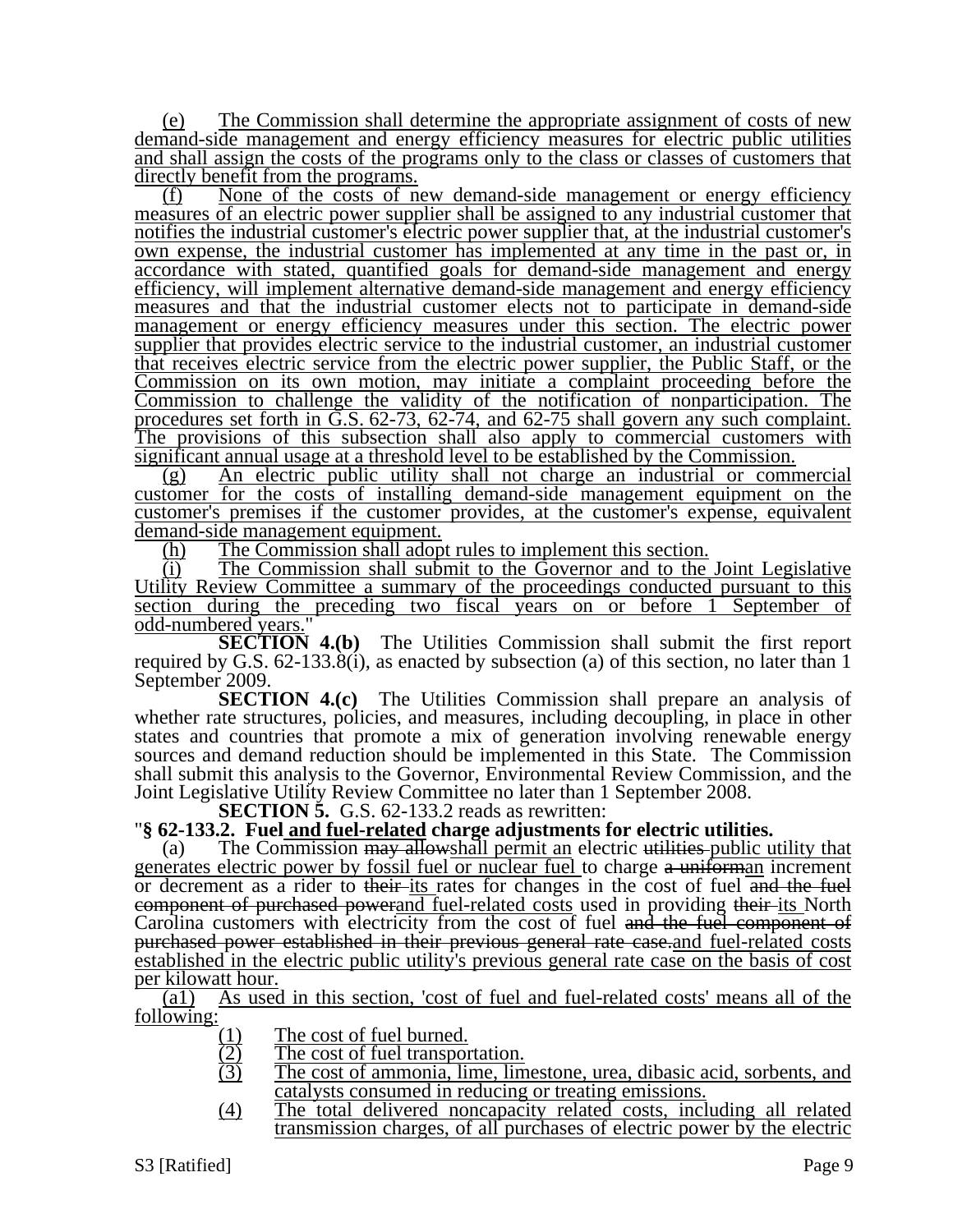public utility, that are subject to economic dispatch or economic curtailment.

- (5) The capacity costs associated with all purchases of electric power from qualifying cogeneration facilities and qualifying small power production facilities, as defined in 16 U.S.C. § 796, that are subject to economic dispatch by the electric public utility.
- $(6)$  Except for those costs recovered pursuant to G.S.  $62-133.7(h)$ , the total delivered costs of all purchases of power from renewable energy facilities and new renewable energy facilities pursuant to G.S. 62-133.7 or to comply with any federal mandate that is similar to the requirements of subsections  $(b)$ ,  $(c)$ ,  $(d)$ ,  $(e)$ , and  $(f)$  of G.S. 62-133.7.
- $(7)$  The fuel cost component of other purchased power.<br> $(8)$  Cost of fuel and fuel-related costs shall be adjusted
- Cost of fuel and fuel-related costs shall be adjusted for any net gains or losses resulting from any sales by the electric public utility of fuel and other fuel-related costs components.
- (9) Cost of fuel and fuel-related costs shall be adjusted for any net gains or losses resulting from any sales by the electric public utility of by-products produced in the generation process to the extent the costs of the inputs leading to that by-product are costs of fuel or fuel-related costs.

(a2) For those costs identified in subdivisions  $(4)$ ,  $(5)$ , and  $(6)$  of subsection  $(4)$ of this section, the annual increase in the aggregate amount of these costs that are recoverable by an electric public utility pursuant to this section shall not exceed two percent (2%) of the electric public utility's total North Carolina retail jurisdictional gross revenues for the preceding calendar year. The costs described in subdivisions (4), (5), and (6) of subsection (a1) of this section shall be recoverable from each class of customers as a separate component of the rider as follows:

- (1) For the costs described in subdivision (4) of subsection (a1) of this section, the specific component for each class of customers shall be determined by allocating these costs among customer classes based on the electric public utility's North Carolina energy usage for the prior year, as determined by the Commission, until the Commission determines how these costs shall be allocated in a general rate case for the electric public utility commenced on or after 1 January 2008.
- $(2)$  For the costs described in subdivisions  $(5)$  and  $(6)$  of subsection  $(a1)$  of this section, the specific component for each class of customers shall be determined by allocating these costs among customer classes based on the electric public utility's North Carolina peak demand for the prior year, as determined by the Commission, until the Commission determines how these costs shall be allocated in a general rate case for the electric public utility commenced on or after 1 January 2008.

(a3) Notwithstanding subsections (a1) and (a2) of this section, for an electric public utility that has fewer than 150,000 North Carolina retail jurisdictional customers as of 31 December 2006, the costs identified in subdivisions  $(1)$ ,  $(2)$ ,  $(6)$ , and  $(7)$  of subsection (a1) of this section and the fuel cost component, as may be modified by the Commission, of electric power purchases identified in subdivision (4) of subsection (a1) of this section shall be recovered through the increment or decrement rider approved by the Commission pursuant to this section. For the costs identified in subdivision (6) of subsection (a1) of this section that are incurred on or after 1 January 2008, the annual increase in the amount of these costs shall not exceed one percent (1%) of the electric public utility's total North Carolina retail jurisdictional gross revenues for the preceding calendar year. These costs described in subdivision (6) of subsection (a1) of this section shall be recoverable from each class of customers as a separate component of the rider. For the costs described in subdivision  $(6)$  of subsection  $(\hat{a}1)$  of this section, the specific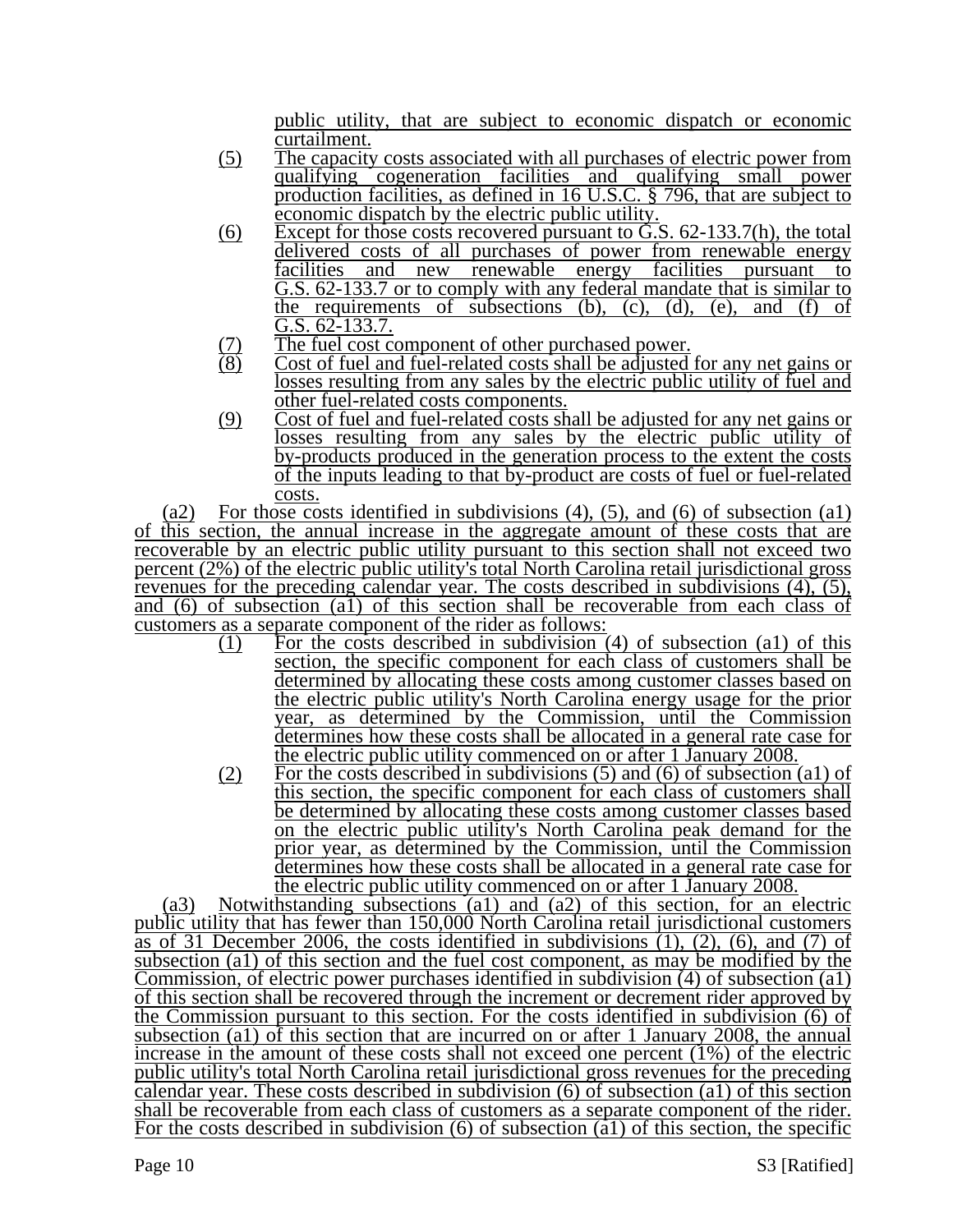component for each class of customers shall be determined by allocating these costs among customer classes based on the electric public utility's North Carolina peak demand for the prior year, as determined by the Commission, until the Commission determines how these costs shall be allocated in a general rate case for the electric public utility commenced on or after 1 January 2008.

(b) For each electric utility engaged in the generation and production of electric power by fossil or nuclear fuels, theThe Commission shall hold conduct a hearing within 12 months of the each electric public utility's last general rate case order and to determine whether an increment or decrement rider is required to reflect actual changes in the cost of fuel and the fuel cost component of purchased powerand fuel-related costs over or under the cost of fuel and fuel-related costs on a kilowatt-hour basis in base rates established in the electric public utility's last preceding general rate case. Additional hearings shall be held on an annual basis but only one hearing for each such electric public utility may be held within 12 months of the last general rate case.

(c) Each electric public utility shall submit to the Commission for the hearing verified annualized information and data in such form and detail as the Commission may require, for an historic 12-month test period, relating to:

- (1) Purchased costCost of fuel and fuel-related costs used in each generating facility owned in whole or in part by the utility.
- (2) Fuel procurement practices and fuel inventories for each facility.<br>
(3) Burned cost of fuel used in each generating facility.
- (3) Burned cost of fuel used in each generating facility.<br>(4) Plant capacity factor for each generating facility.
- (4) Plant capacity factor for each generating facility.<br>(5) Plant availability factor for each generating plant
- Plant availability factor for each generating plant.
- (6) Generation mix by types of fuel used.<br>(7) Sources and fuel cost component of pu
- (7) Sources and fuel cost component of purchased power used.<br>(8) Recipients of and revenues received for power sales are
- Recipients of and revenues received for power sales and times of power sales.
- (9) Test period kilowatt hourkilowatt-hour sales for the utility's total system and on the total system separated for North Carolina jurisdictional sales.
- (10) Procurement practices and inventories for: fuel burned and for ammonia, lime, limestone, urea, dibasic acid, sorbents, and catalysts consumed in reducing or treating emissions.
- (11) The cost incurred at each generating facility of fuel burned and of ammonia, lime, limestone, urea, dibasic acid, sorbents, and catalysts consumed in reducing or treating emissions.
- (12) Any net gains or losses resulting from any sales by the electric public utility of fuel or other fuel-related costs components.
- (13) Any net gains or losses resulting from any sales by the electric public utility of by-products produced in the generation process to the extent the costs of the inputs leading to that by-product are costs of fuel or fuel-related costs.

(d) The Commission shall provide for notice of a public hearing with reasonable and adequate time for investigation and for all intervenors to prepare for hearing. At the hearing the Commission shall receive evidence from the utility, the public staff. Public Staff, and any intervenor desiring to submit evidence, and from the public generally. In reaching its decision, the Commission shall consider all evidence required under subsection (c) of this section as well as any and all other competent evidence that may assist the Commission in reaching its decision including changes in the price of fuel consumed and changes in the price of the fuel in the fuel component of purchased power occurring within a reasonable time (as determined by the Commission) after the test period is closed.cost of fuel consumed and fuel-related costs that occur within a reasonable time, as determined by the Commission, after the test period is closed. The Commission shall incorporate in its fuel-cost of fuel and fuel-related costs determination under this subsection the experienced over-recovery or under-recovery of reasonable

S3 [Ratified] Page 11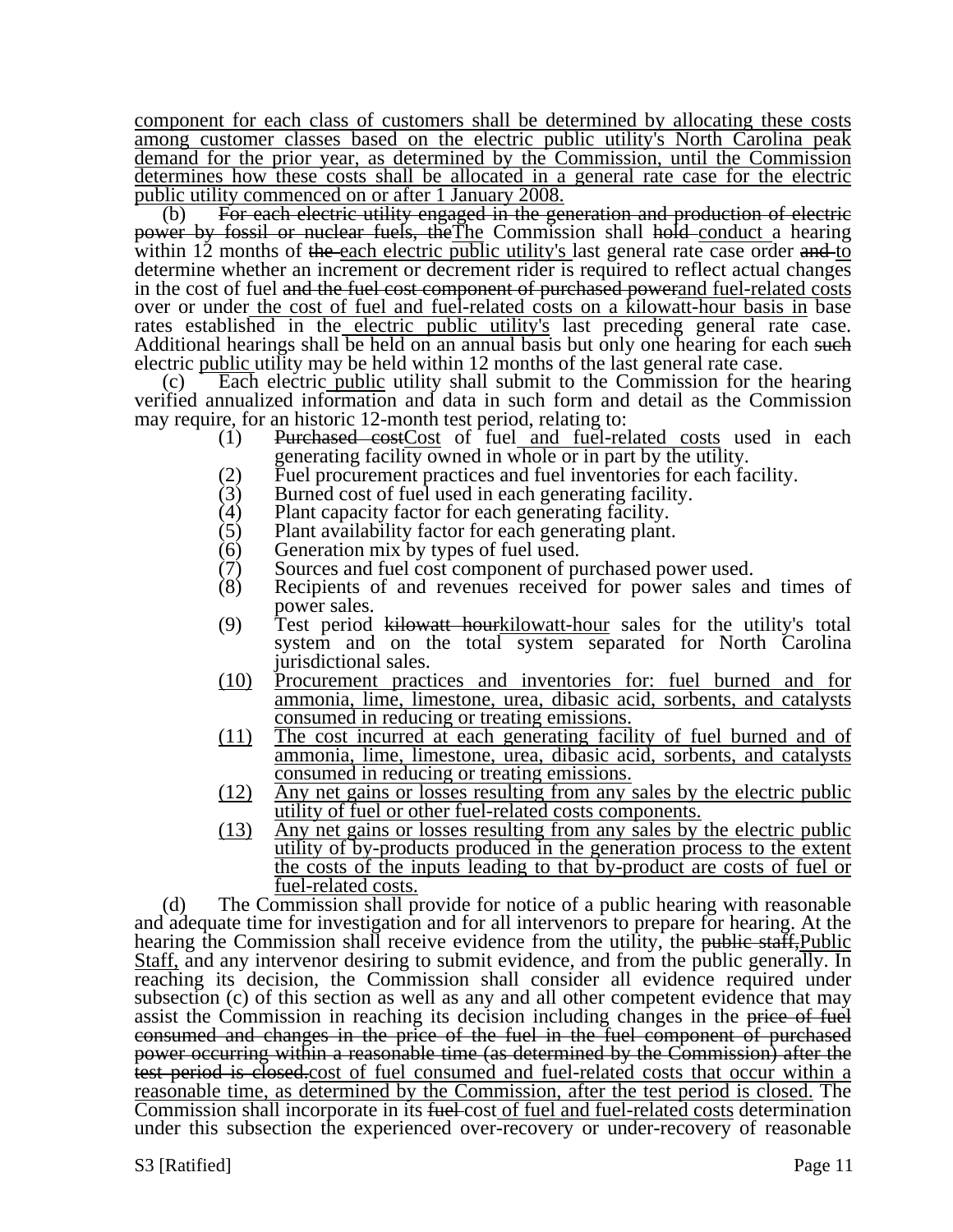costs of fuel and fuel-related costs expenses prudently incurred during the test period, based upon the prudent standards set pursuant to subsection (d1) of this section, in fixing an increment or decrement rider. Upon request of the electric public utility, the Commission shall also incorporate in this determination the experienced over-recovery or under-recovery of costs of fuel and fuel-related costs through the date that is 30 calendar days prior to the date of the hearing, provided that the reasonableness and prudence of these costs shall be subject to review in the utility's next annual hearing pursuant to this section. The Commission shall use deferral accounting, and consecutive test periods, in complying with this subsection, and the over-recovery or under-recovery portion of the increment or decrement shall be reflected in rates for 12 months, notwithstanding any changes in the base fuel cost in a general rate case. The burden of proof as to the correctness and reasonableness of the charge and as to whether the cost of fuel charges and fuel-related costs were reasonably and prudently incurred shall be on the utility. The Commission shall allow only that portion, if any, of a requested cost of fuel and fuel-related costs adjustment that is based on adjusted and reasonable cost of fuel expenses and fuel-related costs prudently incurred under efficient management and economic operations. In evaluating whether cost of fuel expenses and fuel-related costs were reasonable and prudently incurred, the Commission shall apply the rule adopted pursuant to subsection  $\left(\frac{d1}{d1}\right)$  of this section. To the extent that the Commission determines that an increment or decrement to the rates of the utility due to changes in the cost of fuel and the fuel cost component of purchased powerfuel-related costs over or under base fuel costs established in the preceding general rate case is just and reasonable, the Commission shall order that the increment or decrement become effective for all sales of electricity and remain in effect until changed in a subsequent general rate case or annual proceeding under this section.

(d1) Within one year after ratification of this act, for the purposes of setting  $f_{\text{t}}$ rates, cost of fuel and fuel-related costs rates, the Commission shall adopt a rule that establishes prudent standards and procedures with which it can appropriately measure management efficiency in minimizing fuel-cost of fuel and fuel-related costs.

(e) If the Commission has not issued an order pursuant to this section within  $\frac{120}{20}$ 180 days of a utility's submission of annual data under subsection (c) of this section, the utility may place the requested cost of fuel and fuel-related costs adjustment into effect. If the change in rate is finally determined to be excessive, the utility shall make refund of any excess plus interest to its customers in a manner ordered by the Commission.

(f) Nothing in this section shall relieve the Commission from its duty to consider the reasonableness of fuel expenses the cost of fuel and fuel-related costs in a general rate case and to set rates reflecting reasonable fuel expenses cost of fuel and fuel-related costs pursuant to G.S. 62-133. Nothing in this section shall invalidate or preempt any condition adopted by the Commission and accepted by the utility in any proceeding that would limit the recovery of costs by any electric public utility under this section.

(g) On July 1, 1993 and every two years thereafter, On 1 July of every odd-numbered year, the Utilities Commission shall provide a report to the Joint Legislative Utility Review Committee summarizing the proceedures proceedings conducted pursuant to  $G.S. 62-133.2$ this section during the preceding two years."<br>**SECTION 6.** G.S. 62-110.1 reads as rewritten:

**Section 62-110.1.** Certificate for construction of generating facility; analysis of **long-range needs for expansion of facilities.facilities; ongoing review of construction costs; inclusion of approved construction costs in rates.**

(a) Notwithstanding the proviso in G.S. 62-110, no public utility or other person shall begin the construction of any steam, water, or other facility for the generation of electricity to be directly or indirectly used for the furnishing of public utility service, even though the facility be for furnishing the service already being rendered, without first obtaining from the Commission a certificate that public convenience and necessity requires, or will require, such construction.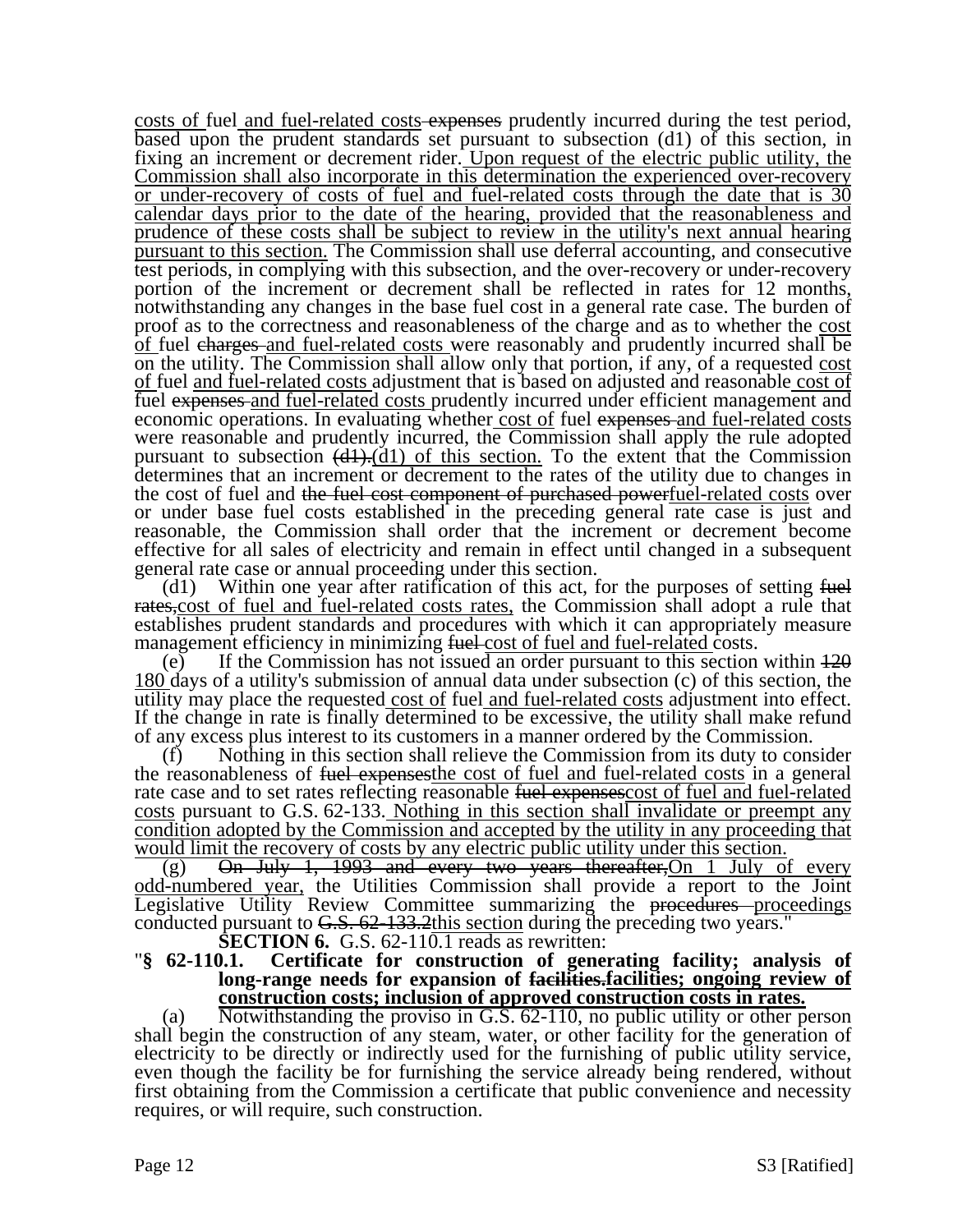(b) For the purpose of subsections (a), (c), and (d) of this section, "public utility" shall include any electric membership corporation operating within this State, and the term "public utility service" shall include the service rendered by any such electric membership corporation.

(c) The Commission shall develop, publicize, and keep current an analysis of the long-range needs for expansion of facilities for the generation of electricity in North Carolina, including its estimate of the probable future growth of the use of electricity, the probable needed generating reserves, the extent, size, mix and general location of generating plants and arrangements for pooling power to the extent not regulated by the Federal Power-Energy Regulatory Commission and other arrangements with other utilities and energy suppliers to achieve maximum efficiencies for the benefit of the people of North Carolina, and shall consider such analysis in acting upon any petition by any utility for construction. In developing such analysis, the Commission shall confer and consult with the public utilities in North Carolina, the utilities commissions or comparable agencies of neighboring states, the Federal Power–Energy Regulatory Commission, the Southern Growth Policies Board, and other agencies having relevant information and may participate as it deems useful in any joint boards investigating generating plant sites or the probable need for future generating facilities. In addition to such reports as public utilities may be required by statute or rule of the Commission to file with the Commission, any such utility in North Carolina may submit to the Commission its proposals as to the future needs for electricity to serve the people of the State or the area served by such utility, and insofar as practicable, each such utility and the Attorney General may attend or be represented at any formal conference conducted by the Commission in developing a plan for the future requirements of electricity for North Carolina or this region. In the course of making the analysis and developing the plan, the Commission shall conduct one or more public hearings. Each year, the Commission shall submit to the Governor and to the appropriate committees of the General Assembly a report of its analysis and plan, the progress to date in carrying out such plan, and the program of the Commission for the ensuing year in connection with such plan.

(d) In acting upon any petition for the construction of any facility for the generation of electricity, the Commission shall take into account the applicant's arrangements with other electric utilities for interchange of power, pooling of plant, purchase of power and other methods for providing reliable, efficient efficient, and economical electric service.

(e) As a condition for receiving such certificate a certificate, the applicant shall file an estimate of construction costs in such detail as the Commission may require. The Commission shall hold a public hearing on each such application and no certificate shall be granted unless the Commission has approved the estimated construction costs and made a finding that such construction will be consistent with the Commission's plan for expansion of electric generating capacity. A certificate for the construction of a coal or nuclear facility shall be granted only if the applicant demonstrates and the Commission finds that energy efficiency measures; demand-side management; renewable energy resource generation; combined heat and power generation; or any combination thereof, would not establish or maintain a more cost-effective and reliable generation system and that the construction and operation of the facility is in the public interest. In making its determination, the Commission shall consider resource and fuel diversity and reasonably anticipated future operating costs. Once the Commission grants a certificate, no public utility shall cancel construction of a generating unit or facility without approval from the Commission based upon a finding that the construction is no longer in the public interest.

(e1) Upon the request of the public utility or upon its own motion, the Commission may review the certificate to determine whether changes in the probable future growth of the use of electricity indicate that the public convenience and necessity require modification or revocation of the certificate. If the Commission finds that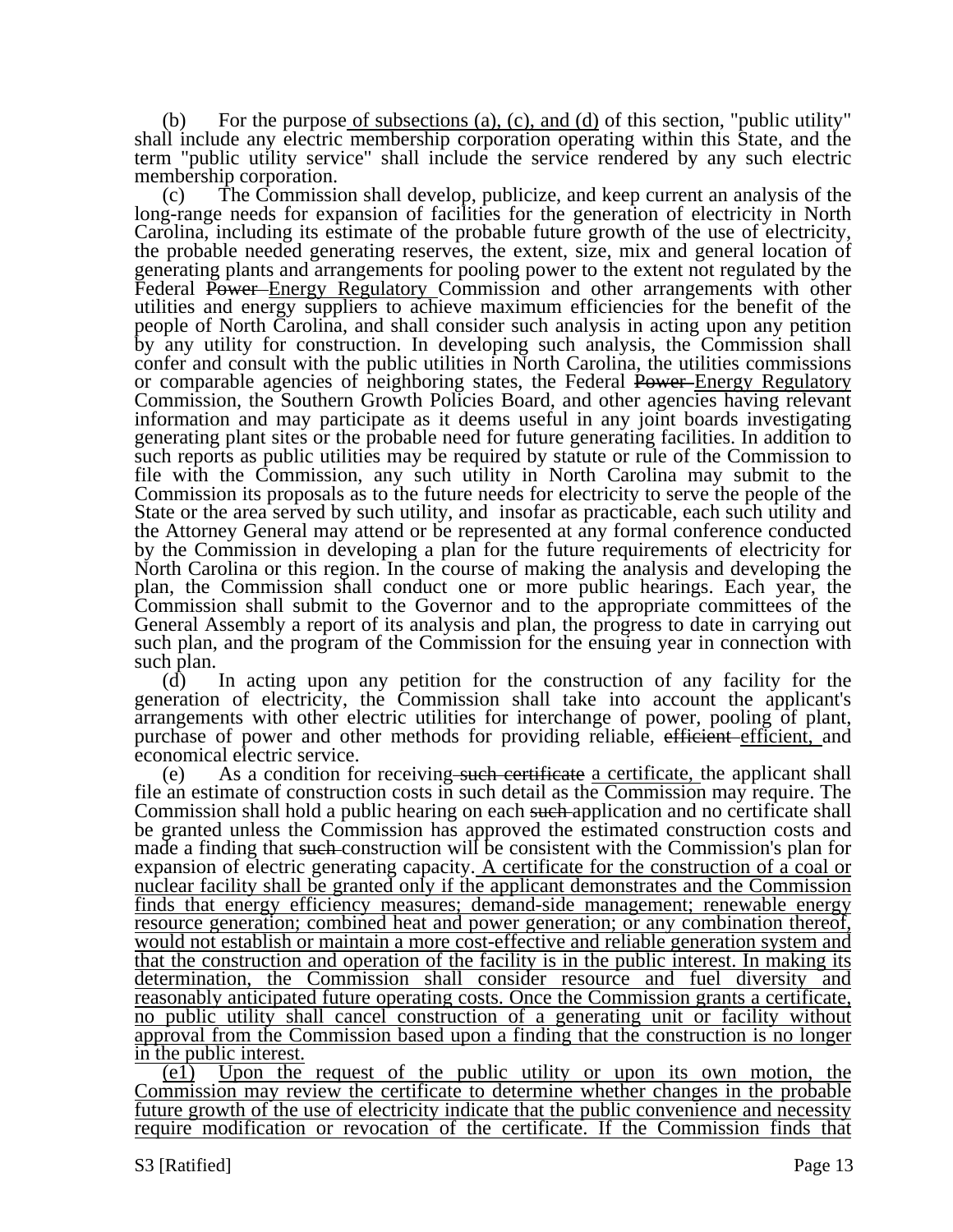completion of the generating facility is no longer in the public interest, the Commission may modify or revoke the certificate.

(f) The Commission shall maintain an ongoing review of such construction as it proceeds and the applicant shall submit each year during construction a progress report and any revisions in the cost estimates for the construction. The public utility shall submit a progress report and any revision in the cost estimate for the construction approved under subsection (e) of this section during each year of construction. Upon the request of the public utility or upon its own motion, the Commission may conduct an ongoing review of construction of the facility as the construction proceeds. If the Commission approves any revised construction cost estimate and finds that incurrence of the cost of that portion of the construction of the facility under review was reasonable and prudent, the certificate shall remain in effect. If the Commission disapproves any part of the revised cost estimate or finds that the incurrence of the cost of that portion of the construction of the facility then under review was unreasonable or imprudent, the Commission may modify or revoke the certificate.

(f1) The public utility shall recover through rates in a general rate case conducted pursuant to G.S. 62-133 the actual costs it has incurred in constructing a generating facility in reliance on a certificate issued under this section as provided in this subsection, unless new evidence is discovered (i) that could not have been discovered by due diligence at an earlier time and (ii) that reasonably tends to show that a previous determination by the Commission that a material item of cost was just and reasonable and prudently incurred was erroneous. If the Commission determines that evidence has been submitted that meets the requirements of this subsection, the public utility shall have the burden of proof to demonstrate that the material item of cost was in fact just and reasonable and prudently incurred.

- (1) When a facility has been completed, and the construction of the facility has been subject to ongoing review under subsection (f) of this section, the reasonable and prudent costs of construction approved by the Commission during the ongoing review shall be included in the public utility's rate base without further review by the Commission.
- (2) If a facility has not been completed, and the construction of the facility has been subject to ongoing review under subsection (f) of this section, the reasonable and prudent costs of construction approved by the Commission during the ongoing review shall be included in the public utility's rate base without further review by the Commission.
- (3) If a facility is under construction or has been completed and the construction of the facility has not been subject to ongoing review under subsection (f) of this section, the costs of construction shall be included in the public utility's rate base if the Commission finds that the incurrence of these costs is reasonable and prudent.

(f2) If the construction of a facility is cancelled, including cancellation as a result of modification or revocation of the certificate under subsection (e1) of this section, and the construction of the facility has been subject to ongoing review under subsection (f), absent newly discovered evidence (i) that could not have been discovered by due diligence at an earlier time and (ii) that reasonably tends to show that a previous determination by the Commission that a material item of cost was just and reasonable and prudently incurred was erroneous, the public utility shall recover through rates in a general rate case conducted pursuant to G.S. 62-133 the costs of construction approved by the Commission during the ongoing review that were actually incurred prior to cancellation, amortized over a reasonable time as determined by the Commission. In the general rate case, the Commission shall make any adjustment that may be required because costs of construction previously added to the utility's rate base pursuant to subsection (f1) of this section are removed from the rate base and recovered in accordance with this subsection. Any costs of construction actually incurred, but not previously approved by the Commission, shall be recovered only if they are found by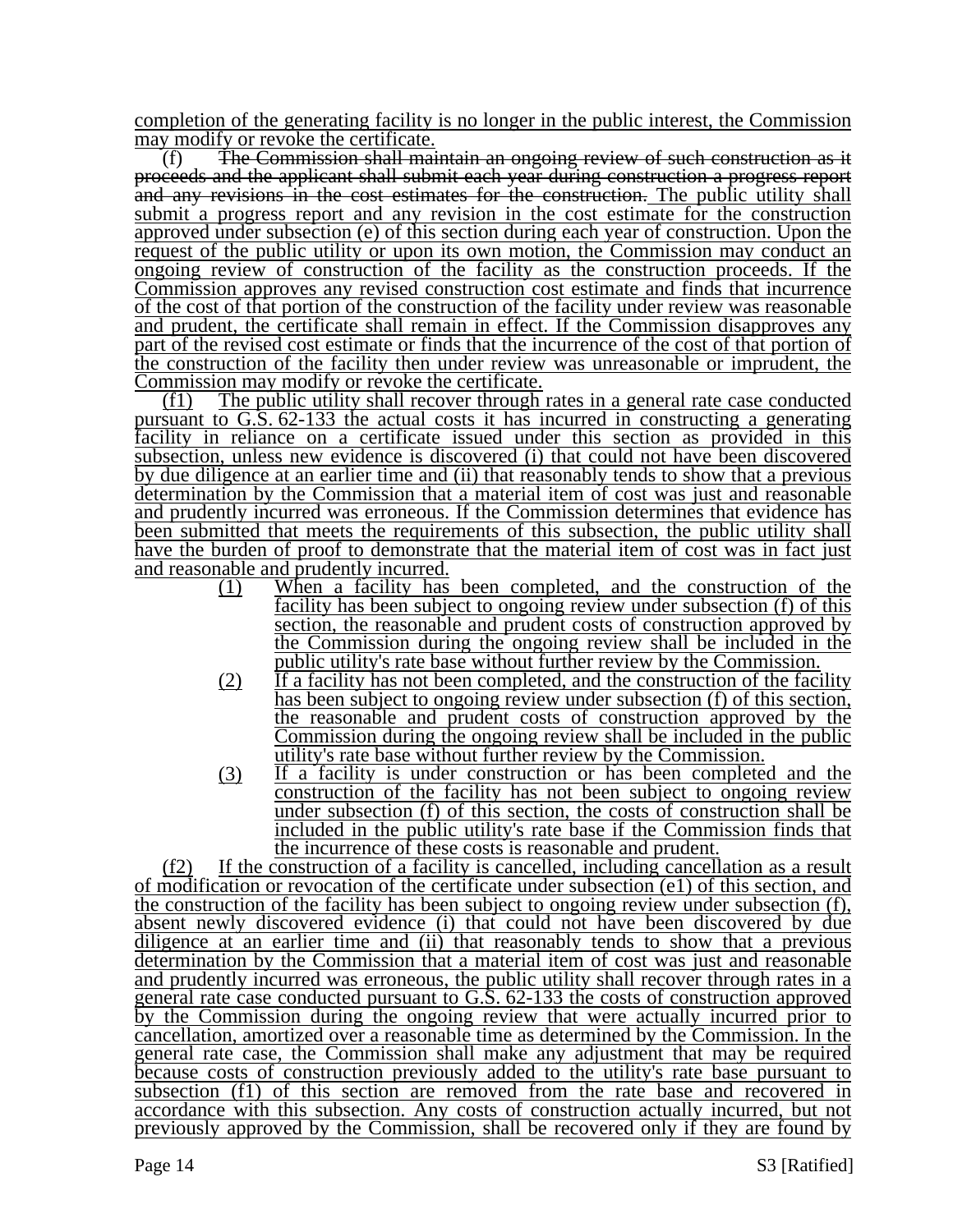the Commission to be reasonable and prudent. If the Commission determines that evidence has been submitted that meets the requirements of this subsection, the public utility shall have the burden of proof to demonstrate that the material item of cost was just and reasonable and prudently incurred.

(f3) If the construction of a facility is cancelled, including cancellation as a result of the modification or revocation of the certificate under subsection (e1) of this section, and the construction of the facility has not been subject to ongoing review under subsection (f) of this section, the public utility shall recover through rates in a general rate case conducted pursuant to G.S. 62-133 the costs of construction that were actually incurred prior to the cancellation and are found by the Commission to be reasonable and prudent, amortized over a reasonable time as determined by the Commission. In the general rate case, the Commission shall make any adjustment that may be required because costs of construction previously added to the utility's rate base pursuant to subsection (f1) of this section are removed from the rate base and recovered in accordance with this subsection.

(g) The certification requirements of this section shall not apply to a nonutility-owned generating facility fueled by renewable energy resources under two megawatts in capacity or to persons who construct an electric generating facility primarily for that person's own use and not for the primary purpose of producing electricity, heat, or steam for sale to or for the public for compensation; provided, however, that such persons shall, nevertheless, be required to report to the Utilities Commission the proposed construction of such a facility before beginning construction thereof."

**SECTION 7.** Article 6 of Chapter 62 of the General Statutes is amended by adding two new sections to read:

#### "**§ 62-110.6. Rate recovery for construction costs of out-of-state electric generating facilities.**

(a) The Commission shall, upon petition of a public utility, determine the need for and, if need is established, approve an estimate of the construction costs and construction schedule for an electric generating facility in another state that is intended to serve retail customers in this State.

(b) The petition may be filed at any time after an application for a certificate or license for the construction of the facility has been filed in the state in which the facility will be sited. The petition shall contain a showing of need for the facility, an estimate of the construction costs, and the proposed construction schedule for the facility.

(c) The Commission shall conduct a public hearing to consider and determine the need for the facility and the reasonableness of the construction cost estimate and proposed construction schedule. If the Commission finds that the construction will be needed to assure the provision of adequate public utility service within North Carolina, the Commission shall approve a construction cost estimate and a construction schedule for the facility. In making its determinations under this section, the Commission may consider whether the state in which the facility will be sited has issued a certificate or license for construction of the facility and approved a construction cost estimate and construction schedule for the facility. The Commission shall issue its order not later than 180 days after the public utility files its petition.

(d) G.S. 62-110.1(f) shall apply to the construction cost estimate determined by the Commission to be appropriate, and the actual costs the public utility incurs in constructing the facility shall be recoverable through rates in a general rate case pursuant to G.S.  $62-133$  as provided in G.S.  $62-110.1(f1)$ .

(e) If the construction of a facility is cancelled, the public utility shall recover through rates in a general rate case conducted pursuant to  $G.S. 62-133$  the costs of construction that were actually incurred prior to the cancellation and are found by the Commission to be reasonable and prudent, as provided in subsections (f2) and (f3) of G.S. 62-110.1.

"**§ 62-110.7. Project development cost review for a nuclear facility.**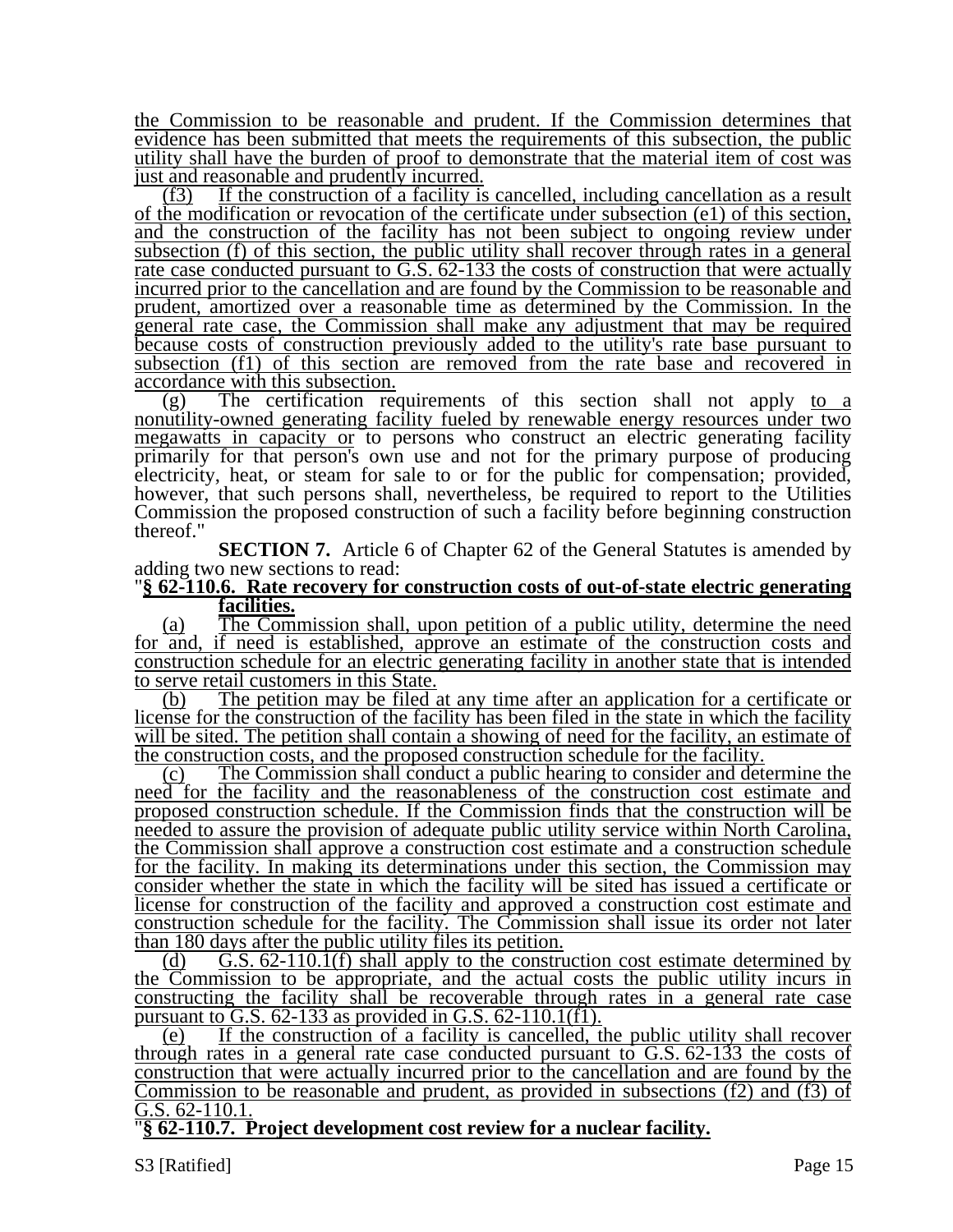(a) For purposes of this section, "project development costs" mean all capital costs associated with a potential nuclear electric generating facility incurred before (i) issuance of a certificate under G.S. 62-110.1 for a facility located in North Carolina or (ii) issuance of a certificate by the host state for an out-of-state facility to serve North Carolina retail customers, including, without limitation, the costs of evaluation, design, engineering, environmental analysis and permitting, early site permitting, combined operating license permitting, initial site preparation costs, and allowance for funds used during construction associated with such costs.

(b) At any time prior to the filing of an application for a certificate to construct a potential nuclear electric generating facility, either under G.S. 62-110.1 or in another state for a facility to serve North Carolina retail customers, a public utility may request that the Commission review the public utility's decision to incur project development costs. The public utility shall include with its request such information and documentation as is necessary to support approval of the decision to incur proposed project development costs. The Commission shall hold a hearing regarding the request. The Commission shall issue an order within 180 days after the public utility files its request. The Commission shall approve the public utility's decision to incur project development costs if the public utility demonstrates by a preponderance of evidence that the decision to incur project development costs is reasonable and prudent; provided, however, the Commission shall not rule on the reasonableness or prudence of specific project development activities or recoverability of specific items of cost.

(c) All reasonable and prudent project development costs, as determined by the Commission, incurred for the potential nuclear electric generating facility shall be included in the public utility's rate base and shall be fully recoverable through rates in a general rate case proceeding pursuant to G.S. 62-133.

(d) If the public utility is allowed to cancel the project, the Commission shall permit the public utility to recover all reasonable and prudently incurred project development costs in a general rate case proceeding pursuant to G.S. 62-133 amortized over a period equal to the period during which the costs were incurred, or five years, whichever is greater."

**SECTION 8.** G.S. 62-133(b) reads as rewritten:

- "(b) In fixing such rates, the Commission shall:
	- (1) Ascertain the reasonable original cost of the public utility's property used and useful, or to be used and useful within a reasonable time after the test period, in providing the service rendered to the public within the State, less that portion of the cost which that has been consumed by previous use recovered by depreciation expense plus the reasonable original cost of investment in plant under construction (construction work in progress). In ascertaining the cost of the public utility's property, construction work in progress as of the effective date of this subsection shall be excluded until such plant comes into service but reasonable and prudent expenditures for construction work in progress after the effective date of this subsection may be included, to the extent the Commission considers such inclusion in the public interest and necessary to the financial stability of the utility in question, subject to the provisions of subparagraph (b)(4a) of this section.expense. In addition, construction work in progress may be included in the cost of the public utility's property under any of the following circumstances:
		- a. To the extent the Commission considers inclusion in the public interest and necessary to the financial stability of the utility in question, reasonable and prudent expenditures for construction work in progress may be included, subject to the provisions of subdivision (4a) of this subsection.
		- b. For baseload electric generating facilities, reasonable and prudent expenditures shall be included pursuant to subdivisions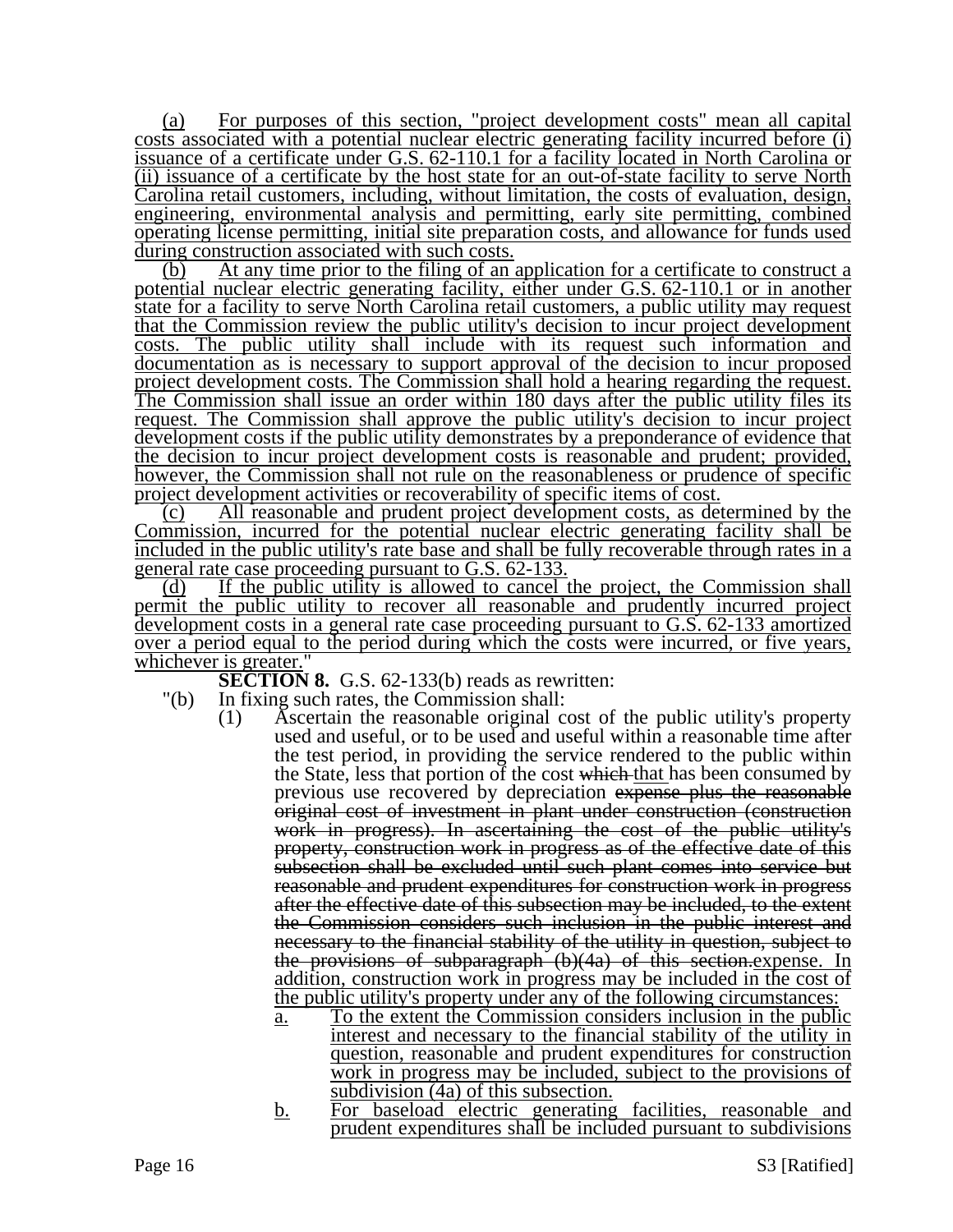$(2)$  or  $(3)$  of G.S. 62-110.1(f1), whichever applies, subject to the provisions of subdivision (4a) of this subsection.

- (1a) Apply the rate of return established under subdivision (4) of this subsection to rights-of-way acquired through agreements with the Department of Transportation pursuant to G.S. 136-19.5(a) if acquisition is consistent with a definite plan to provide service within five years of the date of the agreement and if such right-of-way acquisition will result in benefits to the ratepayers. If a right-of-way is not used within a reasonable time after the expiration of the five-year period, it may be removed from the rate base by the Commission when rates for the public utility are next established under this section.
- (2) Estimate such public utility's revenue under the present and proposed rates.
- (3) Ascertain such public utility's reasonable operating expenses, including actual investment currently consumed through reasonable actual depreciation.
- (4) Fix such rate of return on the cost of the property ascertained pursuant to subdivision (1) of this subsection as will enable the public utility by sound management to produce a fair return for its shareholders, considering changing economic conditions and other factors, including, but not limited to, the inclusion of construction work in progress in the utility's property under sub-subdivision b. of subdivision (1) of this subsection, as they then exist, to maintain its facilities and services in accordance with the reasonable requirements of its customers in the territory covered by its franchise, and to compete in the market for capital funds on terms which that are reasonable and which that are fair to its customers and to its existing investors.
- (4a) Require each public utility to discontinue capitalization of the composite carrying cost of capital funds used to finance construction (allowance for funds) on the construction work in progress included in its rate based upon the effective date of the first and each subsequent general rate order issued with respect to it after the effective date of this subsection; allowance for funds may be capitalized with respect to expenditures for construction work in progress not included in the utility's property upon which the rates were fixed. In determining net operating income for return, the Commission shall not include any capitalized allowance for funds used during construction on the construction work in progress included in the utility's rate base.
- (5) Fix such rates to be charged by the public utility as will earn in addition to reasonable operating expenses ascertained pursuant to subdivision (3) of this subsection the rate of return fixed pursuant to subdivisions (4) and (4a) on the cost of the public utility's property ascertained pursuant to subdivisions (1) and (1a) of this subsection."

**SECTION 9.(a)** The percentage rate to be used in calculating the public utility regulatory fee under G.S.  $62-302(b)(2)$  is twelve one-hundredths of one percent (0.12%) for each public utility's North Carolina jurisdictional revenues earned during each quarter that begins on or after 1 July 2007.<br>**SECTION 9.(b)** The electric m

The electric membership corporation regulatory fee imposed under G.S. 62-302(b1) for the 2007-2008 fiscal year is two hundred thousand dollars (\$200,000).

**SECTION 10.(a)** G.S. 105-164.4(a)(1i) is repealed.

**SECTION 10.(b)** G.S. 105-164.4(a)(1f) reads as rewritten: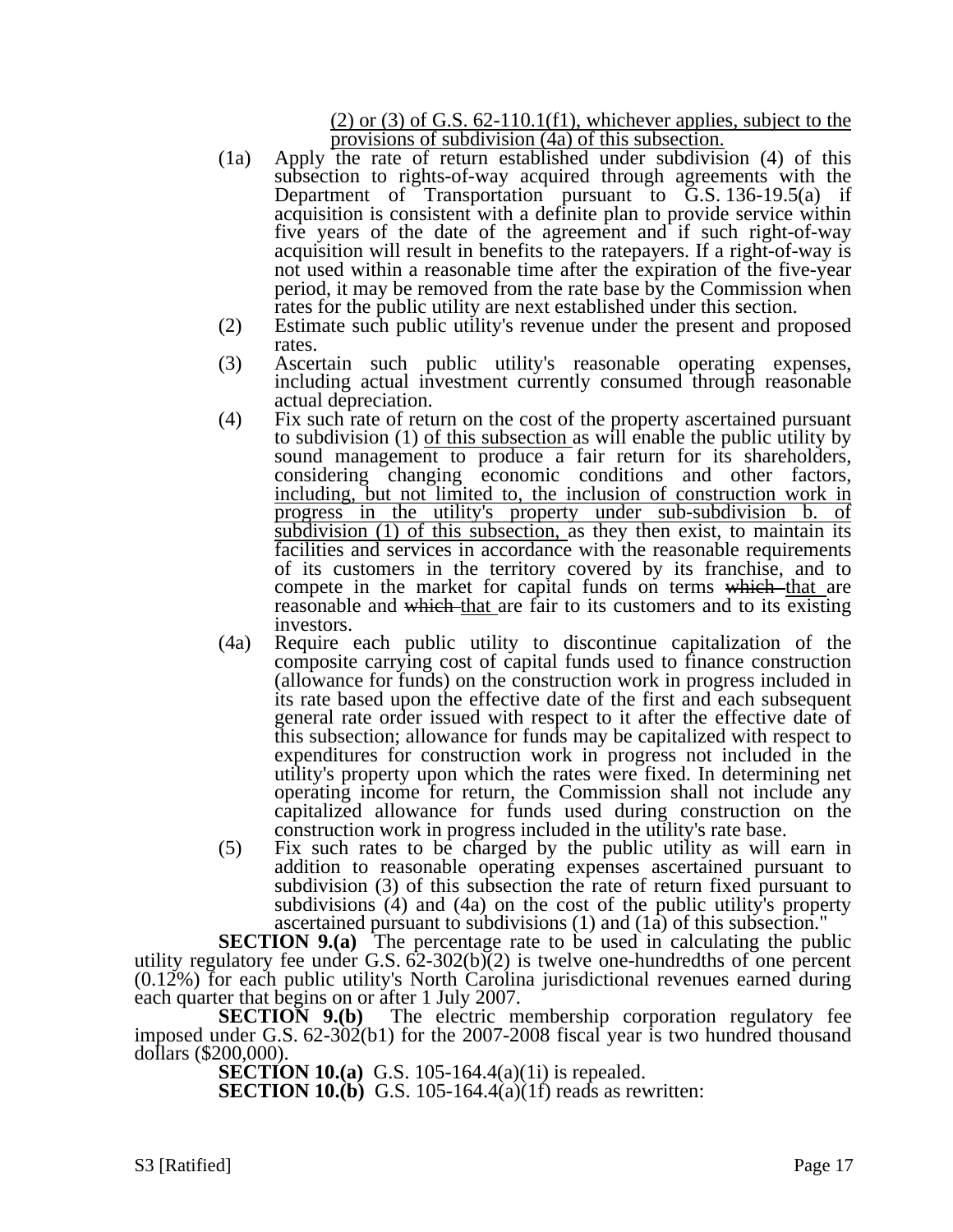"(a) A privilege tax is imposed on a retailer at the following percentage rates of the retailer's net taxable sales or gross receipts, as appropriate. The general rate of tax is four and one-quarter percent  $(4.25\%)$ .<br>(1f) The rate of two and e

- The rate of two and eighty-three-hundredths percent  $(2.83%)$  applies to the sales price of electricity described in this subdivision and that is measured by a separate meter or another separate device: <u>device</u> and sold to a commercial laundry or to a pressing and dry-cleaning establishment for use in machinery used in the direct performance of the laundering or the pressing and cleaning service.
	- Sales of electricity to farmers to be used by them for any farm purposes other than preparing food, heating dwellings, and other household purposes. The quantity of electricity or gas purchased or used at any one time shall not be a determinative factor as to whether its sale or use is or is not subject to the rate of tax provided in this subdivision.
	- b. Repealed.
	- c. Sales of electricity to commercial laundries or to pressing and dry-cleaning establishments for use in machinery used in the direct performance of the laundering or the pressing and

eleaning service."<br>SECTION 10.(c) G.S. 105 G.S.  $105-164.4(a)$  is amended by adding a new subdivision to read:

"(a) A privilege tax is imposed on a retailer at the following percentage rates of the retailer's net taxable sales or gross receipts, as appropriate. The general rate of tax is four and one-quarter percent  $(4.25\%)$ .<br>(1) The rate of one and

- The rate of one and eight-tenths percent  $(1.8\%)$  applies to the sales price of electricity described in this subdivision and measured by a separate meter or another separate device:
	- a. Sales of electricity to manufacturing industries and manufacturing plants for use in connection with the operation of the industries and plants.
	- b. Sales of electricity to farmers to be used by them for any farming purposes other than preparing food, heating dwellings, and other household purposes."

**SECTION 10.(d)** G.S. 105-164.4(a)(1j), as enacted by subsection (c) of this section, reads as rewritten:<br> $(1i)$  The rate

- The rate of one and eight-tenths percent  $(1.8%)$  one and four-tenths percent (1.4%) applies to the sales price of electricity described in this subdivision and measured by a separate meter or another separate device:
	- a. Sales of electricity to manufacturing industries and manufacturing plants for use in connection with the operation of the industries and plants.
	- b. Sales of electricity to farmers to be used by them for any farming purposes other than preparing food, heating dwellings, and other household purposes."

**SECTION 10.(e)** G.S. 105-164.4(a)(1j), as enacted by subsection (c) of this section and amended by subsection (d) of this section, reads as rewritten:

 $\binom{n}{1}$  The rate of <del>one and four-tenths percent (1.4%) eight-tenths percent</del> (0.8%) applies to the sales price of electricity described in this subdivision and measured by a separate meter or another separate device: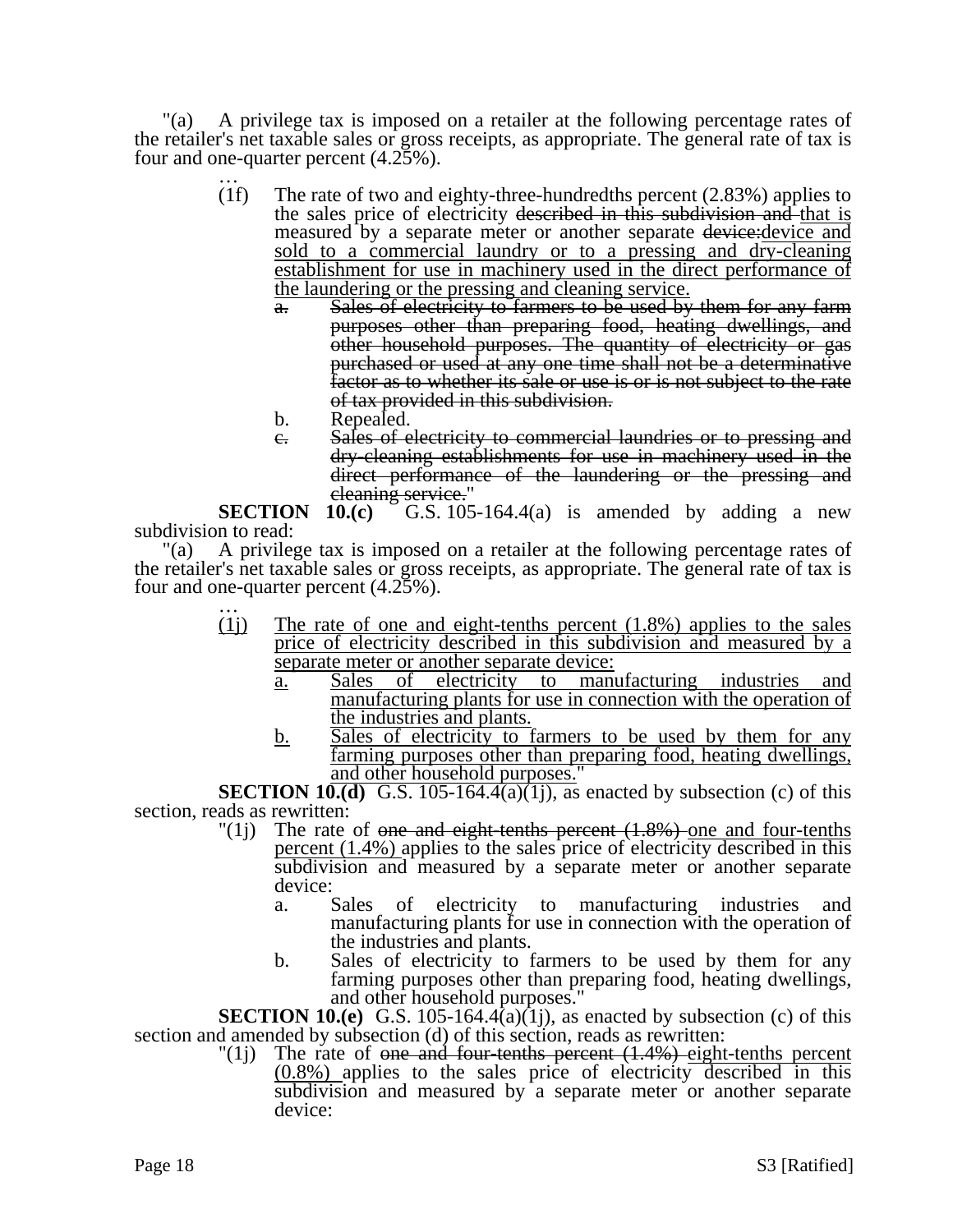- a. Sales of electricity to manufacturing industries and manufacturing plants for use in connection with the operation of the industries and plants.
- b. Sales of electricity to farmers to be used by them for any farming purposes other than preparing food, heating dwellings, and other household purposes."

**SECTION 10.(f)** G.S. 105-164.4( $\bar{a}$ )(1j), as enacted by this section, is repealed.

**SECTION 10.(g)** G.S. 105-164.13(1) reads as rewritten: "**§ 105-164.13.** Retail sales and use tax.

The sale at retail and the use, storage, or consumption in this State of the following tangible personal property and services are specifically exempted from the tax imposed by this Article:

## Agricultural Group.

- (1) Any of the following items sold to a farmer for use by the farmer in the planting, cultivating, harvesting, or curing of farm crops or in the production of dairy products, eggs, or animals. A "farmer" includes a dairy operator, a poultry farmer, an egg producer, a livestock farmer, a farmer of crops, and a farmer of an aquatic species, as defined in G.S. 106-758.
	- a. Commercial fertilizer, lime, land plaster, plastic mulch, plant bed covers, potting soil, and seeds.
	- b. Farm machinery, attachment and repair parts for farm machinery, and lubricants applied to farm machinery. The term "machinery" includes implements that have moving parts or are operated or drawn by an animal. The term does not include implements operated wholly by hand or motor vehicles required to be registered under Chapter 20 of the General Statutes.
	- c. A horse or mule.
	-

d. Fuel other than electricity. Fuel."<br>SECTION 10.(h) G.S. 105-164.13 is an G.S. 105-164.13 is amended by adding two new subdivisions to read:

## "**§ 105-164.13. Retail sales and use tax.**

The sale at retail and the use, storage, or consumption in this State of the following tangible personal property and services are specifically exempted from the tax imposed by this Article:

- (1b) Electricity sold to a farmer to be used for any farming purpose other
- than preparing food, heating dwellings, and other household purposes.<br>(56) Fuel and electricity sold to a manufacturer for use in connection with Fuel and electricity sold to a manufacturer for use in connection with the operation of a manufacturing facility."

**SECTION 10.(i)** Subsections (a), (b), and (c) of this section become effective 1 October 2007 and apply to sales occurring on or after that date. Subsection (d) of this section becomes effective 1 July 2008 and applies to sales occurring on or after that date. Subsection (e) of this section becomes effective 1 July 2009 and applies to sales occurring on or after that date. Subsections (f), (g), and (h) of this section become effective 1 July 2010 and apply to sales occurring on or after that date. The remainder of this section is effective when it becomes law.

**SECTION 11.(a)** G.S. 105-187.41 reads as rewritten: "**§ 105-187.41. Tax imposed on piped natural gas.**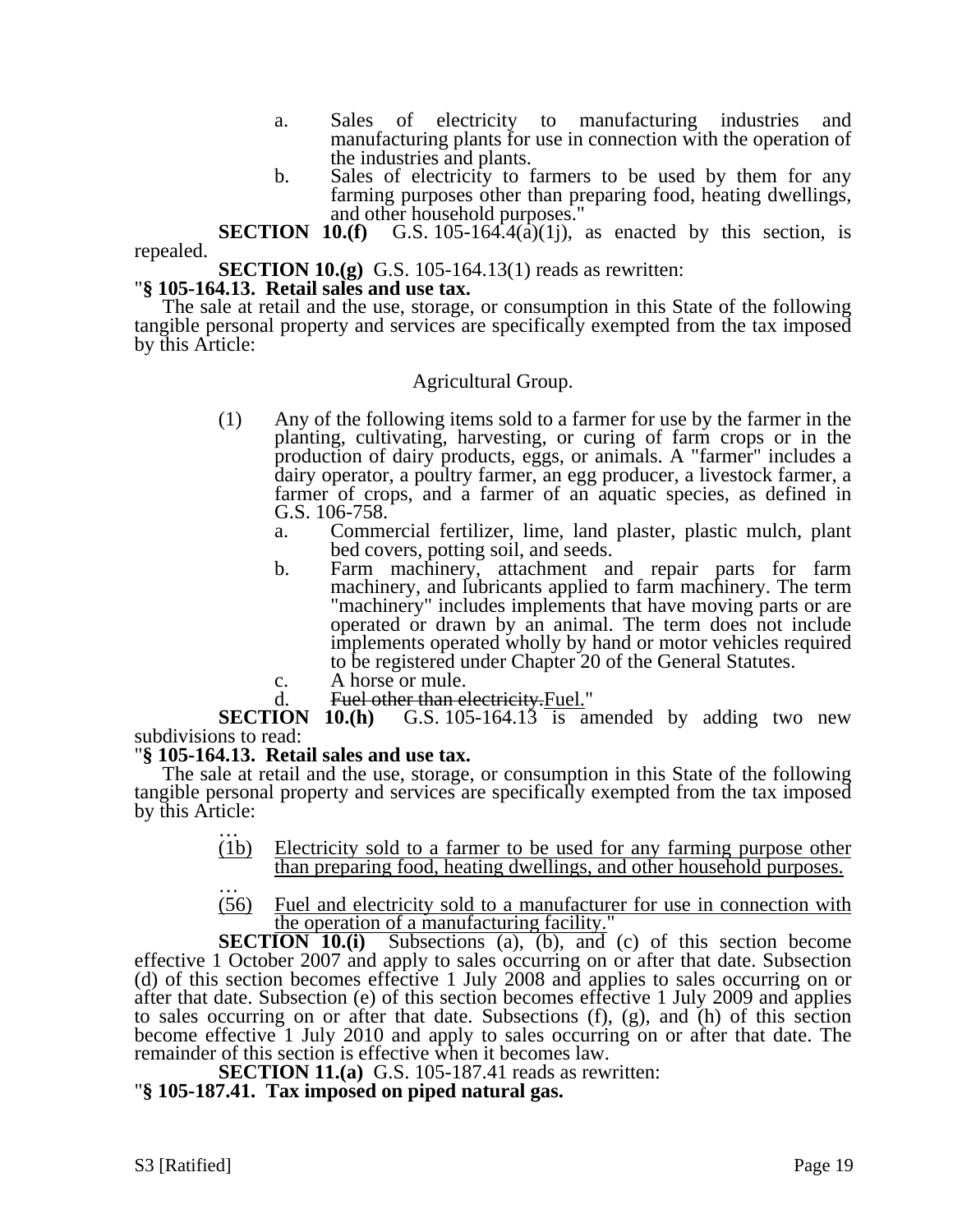(a) Scope. – An excise tax is imposed on piped natural gas received for consumption in this State. This tax is imposed in lieu of a sales and use tax and a percentage gross receipts tax on piped natural gas.

(b) Rate. – The tax rate is set in the table below. The tax rate is based on monthly therm volumes of piped natural gas received by the end-user of the gas. If an end-user receives piped natural gas that is metered through two or more separate measuring devices, the tax is calculated separately on the volume metered through each device rather than on the total volume metered through all measuring devices, unless the devices are located on the same premises and are part of the same billing account. In that circumstance, the tax is calculated on the total volume metered through the two or more separate measuring devices.

| Monthly Volume of | Rate Per Therm |
|-------------------|----------------|
| Therms Received   |                |
| First 200         | \$.047         |
| 201 to 15,000     | .035           |
| 15,001 to 60,000  | .024           |
| 60,001 to 500,000 | .015           |
| Over 500,000      | .003           |

(c) Gas City Exemption. – The tax imposed by this section does not apply to piped natural gas received by a gas city for consumption by that city or to piped natural gas delivered by a gas city to a sales or transportation customer of the gas city.

(d) Reduced Rate. – Piped natural gas received by a manufacturer for use in connection with the operation of a manufacturing facility or by a farmer to be used for any farming purpose other than preparing food, heating dwellings, and other household purposes is taxable at a reduced rate as provided in this subsection. To be eligible for the reduced tax rate, a person must have a manufacturer's certificate or a farmer's certificate issued under G.S. 105-164.28A. A person who uses piped natural gas for an unauthorized purpose is liable for any tax due on the gas.

| Monthly Volume of                                                                            | Rate Per Therm |
|----------------------------------------------------------------------------------------------|----------------|
| Therms Received                                                                              |                |
| First 200                                                                                    |                |
| 201 to 15,000                                                                                |                |
| 15,001 to 60,000                                                                             |                |
|                                                                                              |                |
|                                                                                              |                |
| 60,001 to 500,000<br>Over 500,000<br>$\sim$ $\sim$ $\sim$ $\sim$ $\sim$ $\sim$ $\sim$ $\sim$ | . .            |

**SECTION 11.(b)** G.S. 105-187.41(d), as enacted by subsection (a) of this section, reads as rewritten:

"(d) Reduced Rate. – Piped natural gas received by a manufacturer for use in connection with the operation of a manufacturing facility and by a farmer to be used for any farming purpose other than preparing food, heating dwellings, and other household purposes is taxable as provided in this subsection. To be eligible for the reduced tax rate, a person must have a manufacturer's certificate or a farmer's certificate issued under G.S. 105-164.28A. A person who uses piped natural gas for an unauthorized purpose is liable for any tax due on the gas.

| Monthly Volume of | Rate Per Therm |
|-------------------|----------------|
| Therms Received   |                |
| First 200         | \$.032.025     |
| 201 to 15,000     | .024.019       |
| 15,001 to 60,000  | .016.013       |
| 60,001 to 500,000 | .010.008       |
| Over 500,000      | .002.002"      |

**SECTION 11.(c)** G.S. 105-187.41(d), as enacted by subsection (a) of this section and amended by subsection (b) of this section, reads as rewritten:

Reduced Rate. – Piped natural gas received by a manufacturer for use in connection with the operation of a manufacturing facility and by a farmer to be used for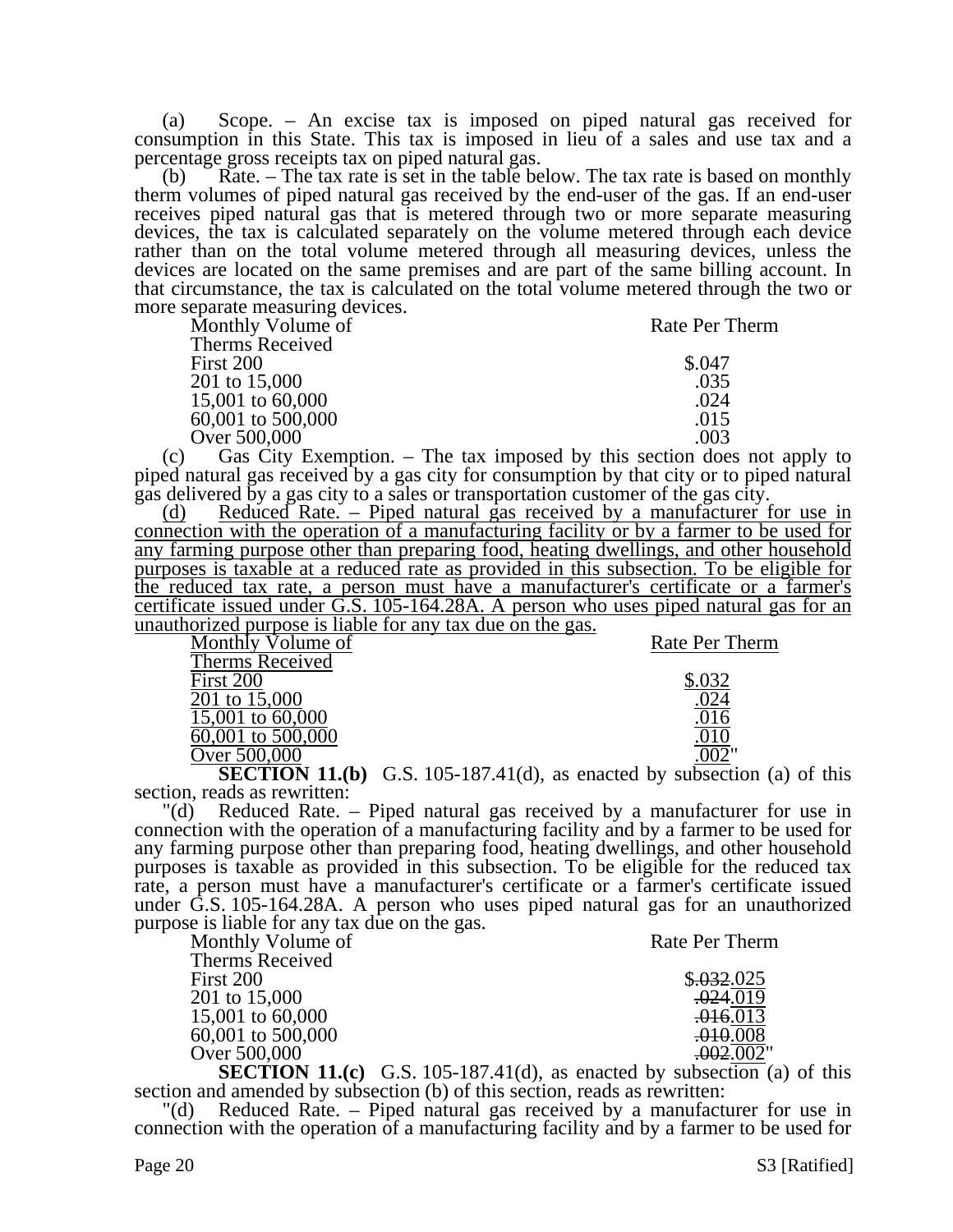any farming purpose other than preparing food, heating dwellings, and other household purposes is taxable as provided in this subsection. To be eligible for the reduced tax rate, a person must have a manufacturer's certificate or a farmer's certificate issued under G.S. 105-164.28A. A person who uses piped natural gas for an unauthorized purpose is liable for any tax due on the gas.

| Monthly Volume of | Rate Per Therm                                                                   |
|-------------------|----------------------------------------------------------------------------------|
| Therms Received   |                                                                                  |
| First 200         | \$.025.014                                                                       |
| 201 to 15,000     | .019.010                                                                         |
| 15,001 to 60,000  | <del>.013</del> .007                                                             |
| 60,001 to 500,000 | .008.004                                                                         |
| Over 500,000      | .002.001"                                                                        |
|                   | <b>SECTION 11 (d)</b> $G_S = 105-187 \pm 11$ (d) as enacted by this section is r |

**SECTION 11.(d)** G.S. 105-187.41(d), as enacted by this section, is repealed. **SECTION 11.(e)** G.S. 105-187.41(c) reads as rewritten:

"(c)  $Gas$  City Exemption. Exemptions. – The tax imposed by this section does not apply to piped any of the following:

- $(1)$  Piped natural gas received by a gas city for consumption by that eity or to piped city.
- (2) Piped natural gas delivered by a gas city to a sales or transportation customer of the gas city.
- (3) Piped natural gas received by a manufacturer for use in connection with the operation of the manufacturing facility. To be eligible for the exemption, a person must have a manufacturer's certificate issued <u>under G.S. 105-164.28A. A person who uses piped natural gas for an</u> unauthorized purpose is liable for any tax due on the gas.
- (4) Piped natural gas received by a farmer to be used for any farming purpose other than preparing food, heating dwellings, and other household purposes. To be eligible for the exemption, a person must have a farmer's certificate issued under G.S. 105-164.28A. A person who uses piped natural gas for an unauthorized purpose is liable for any tax due on the gas."

**SECTION 11.(f)** Subsection (a) of this section becomes effective 1 October 2007 and applies to bills issued on or after that date. Subsection (b) of this section becomes effective 1 July 2008 and applies to bills issued on or after that date. Subsection (c) of this section becomes effective 1 July 2009 and applies to bills issued on or after that date. Subsections (d) and (e) of this section become effective 1 July 2010 and apply to bills issued on or after that date. The remainder of this section is effective when it becomes law.<br>**SECTION 12.(a)** G.S. 105-187.51A reads as rewritten:

## **SECTION 12.4.3.187.51A. Tax imposed on manufacturing fuel.**

A privilege tax is imposed on a manufacturing industry or plant that purchases fuel to operate the industry or plant. The tax is one percent  $(1%)$  seven-tenths percent  $(0.7%)$ of the sales price of the fuel. The tax does not apply to electricity or piped natural gas."

**SECTION 12.(b)** G.S. 105-187.51A, as amended by subsection (a) of this section, reads as rewritten:

## "**§ 105-187.51A. Tax imposed on manufacturing fuel.**

A privilege tax is imposed on a manufacturing industry or plant that purchases fuel to operate the industry or plant. The tax is seven-tenths percent-five-tenths percent  $(0.5\%)$  of the sales price of the fuel. The tax does not apply to electricity or piped natural gas."

**SECTION 12.(c)** G.S. 105-187.51A, as amended by subsection (a) of this section, reads as rewritten:

## "**§ 105-187.51A. Tax imposed on manufacturing fuel.**

A privilege tax is imposed on a manufacturing industry or plant that purchases fuel to operate the industry or plant. The tax is five-tenths percent  $(0.5\%)$ -three-tenths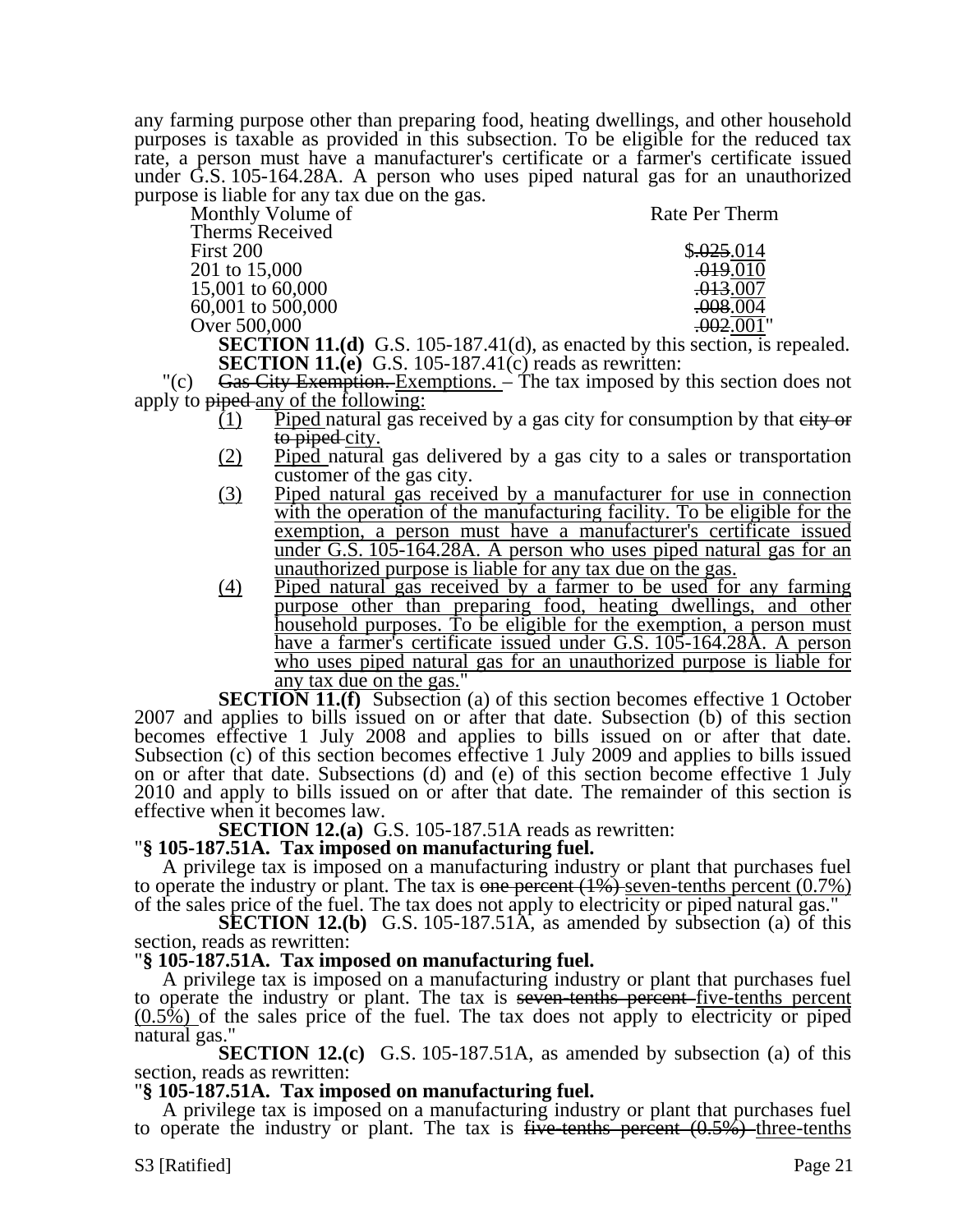percent  $(0.3\%)$  of the sales price of the fuel. The tax does not apply to electricity or piped natural gas."

**SECTION 12.(d)** G.S. 105-187.51A is repealed.

**SECTION 12.(e)** Subsection (a) of this section becomes effective 1 October 2007 and applies to fuel purchased on or after that date. Subsection (b) of this section becomes effective 1 July 2008 and applies to fuel purchased on or after that date. Subsection (c) of this section becomes effective 1 July 2009 and applies to fuel purchased on or after that date. Subsection (d) of this section becomes effective 1 July 2010. The remainder of this section is effective when it becomes law.

**SECTION 13.(a)** Article 3B of Chapter 105 of the General Statutes is amended by adding a new section to read:

#### "**§ 105-129.16G. Credit for donating funds to a nonprofit organization to enable the nonprofit to acquire renewable energy property.**

(a) Credit. – A taxpayer who donates money to a tax-exempt nonprofit organization for the purpose of providing funds for the organization to construct, purchase, or lease renewable energy property is allowed a credit under this section if the nonprofit organization uses the donation for its intended purpose. A tax-exempt nonprofit organization is an organization that is exempt from tax under section  $501(c)(3)$  of the Code.

The amount of the credit allowed in this section is the taxpayer's share of the credit the nonprofit organization could claim under G.S. 105-129.16A if the nonprofit organization were subject to tax. The taxpayer's share of the credit is calculated by dividing the taxpayer's donation by the cost of the renewable energy property constructed, purchased, or leased by the nonprofit organization and placed in service during the taxable year and then multiplying this percentage by the amount of the credit the nonprofit organization could claim if it were subject to tax. A taxpayer must take the credit allowed by this section in the year in which the property is placed in service. The installment requirements in G.S. 105-129.16A for nonresidential property do not apply to the credit allowed in this section.

(b) Records. – A nonprofit organization must keep a record of all donations it receives for the purpose of providing funds for the organization to construct, purchase, or lease renewable energy property and of the amount of the donations used for this purpose. If a nonprofit organization places renewable energy property in service that is purchased in whole or in part from donations made for this purpose, the nonprofit organization must give each taxpayer who made a donation a statement setting out the amount of the credit for which the taxpayer qualifies under this section. The statement must describe the renewable energy property placed in service and state the cost of the property, the amount of the credit the nonprofit organization could claim under G.S. 105-129.16A if it were subject to tax, and the taxpayer's share of the credit allowed in this section. If the donations made for the renewable energy property exceed the cost of the property, the nonprofit organization must prorate each taxpayer's share of the credit. The sum of the credits allowed under this section to taxpayers who make donations to a nonprofit organization may not exceed the amount of the credit the nonprofit organization could claim under G.S. 105-129.16A if it were subject to tax.

 $(c)$  No Double Benefit. – A taxpayer who claims a credit under this section based on a donation to a nonprofit organization is not allowed to deduct this donation as a charitable contribution."

**SECTION 13.(b)** G.S. 105-130.5(a) is amended by adding a new subdivision to read:

"(a) The following additions to federal taxable income shall be made in determining State net income:<br>
...<br>
(19) The amount

The amount of a donation made to a nonprofit organization for which a credit is claimed under G.S. 1105-129.16G."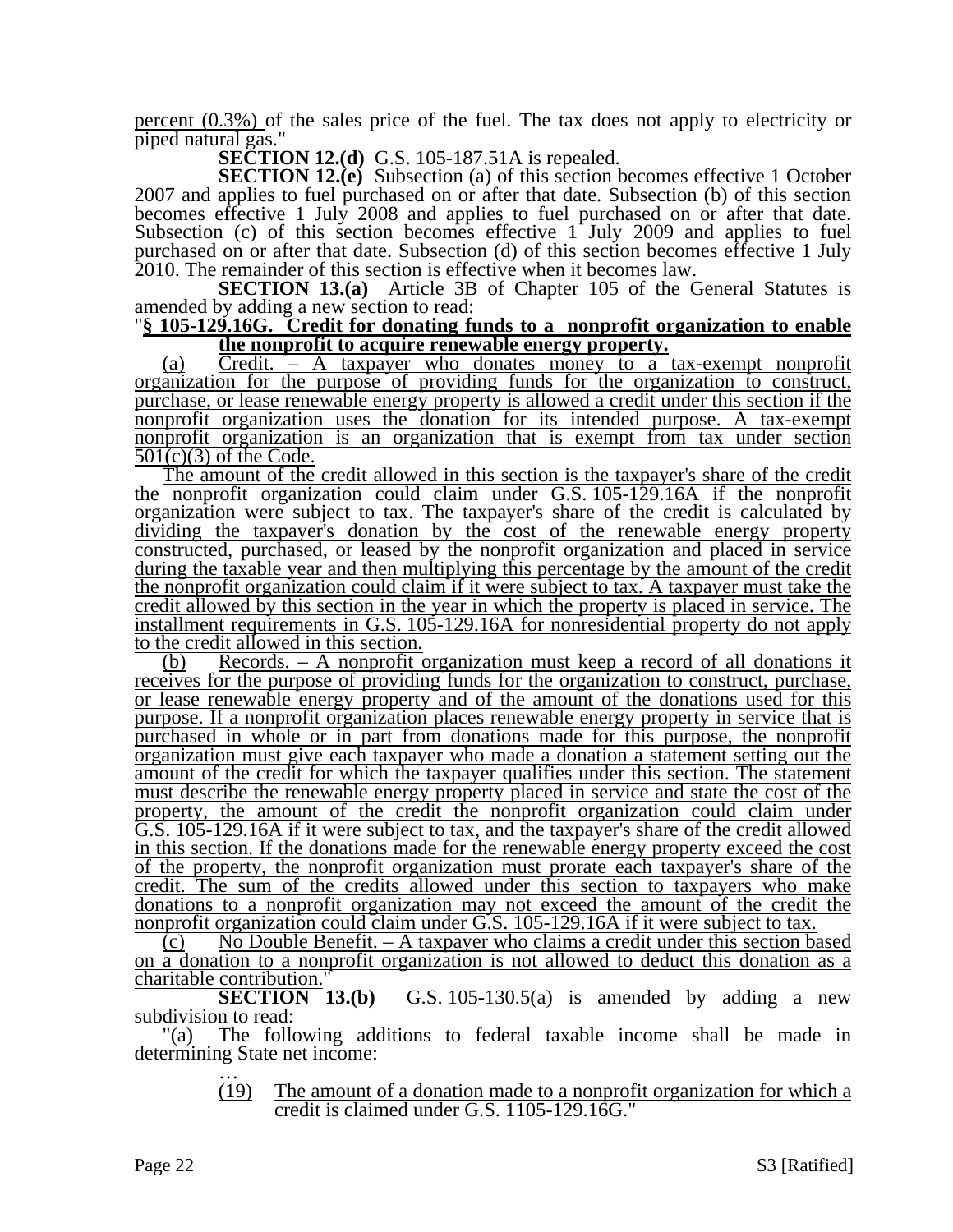**SECTION 13.(c)** G.S. 105-134.6(c) is amended by adding a new subdivision to read:

"(c) Additions. – The following additions to taxable income shall be made in calculating North Carolina taxable income, to the extent each item is not included in taxable income:

> (5b) The amount of a donation made to a nonprofit organization for which a credit is claimed under G.S. 105-129.16G."

**SECTION 13.(d)** G.S. 105-259(b) is amended by adding a new section to

read:

"(b) Disclosure Prohibited. – An officer, an employee, or an agent of the State who has access to tax information in the course of service to or employment by the State may not disclose the information to any other person unless the disclosure is made for one of the following purposes:<br>  $\frac{1}{(38)}$  To verify w

(38) To verify with a nonprofit organization information relating to eligibility for a credit under G.S. 105-129.16G."

**SECTION 13.(e)** This section is effective for taxable years beginning on or after 1 January 2008.

**SECTION 14.** The Utilities Commission shall submit to the Governor, the Environmental Review Commission, and the Joint Legislative Utility Review Committee a report on the actual results of the cost allocations established pursuant to G.S. 62-133.7(h), as enacted by Section 2 of this act, G.S. 62-133.8(e) and G.S. 62-133.8(f), as enacted by Section 4 of this act, and G.S. 62-133.2( $\alpha$ 2) and G.S.  $62-133.2(a3)$ , as enacted by Section 5 of this act, during the preceding two fiscal years on or before 1 October of odd-numbered years. The Utilities Commission shall submit the first report required by this section no later than 1 October 2009.

**SECTION 15.** If any section or provision of this act is declared unconstitutional or invalid by the courts, the unconstitutional or invalid section or provision does not affect the validity of this act as a whole or any part of this act other than the part declared to be unconstitutional or invalid.